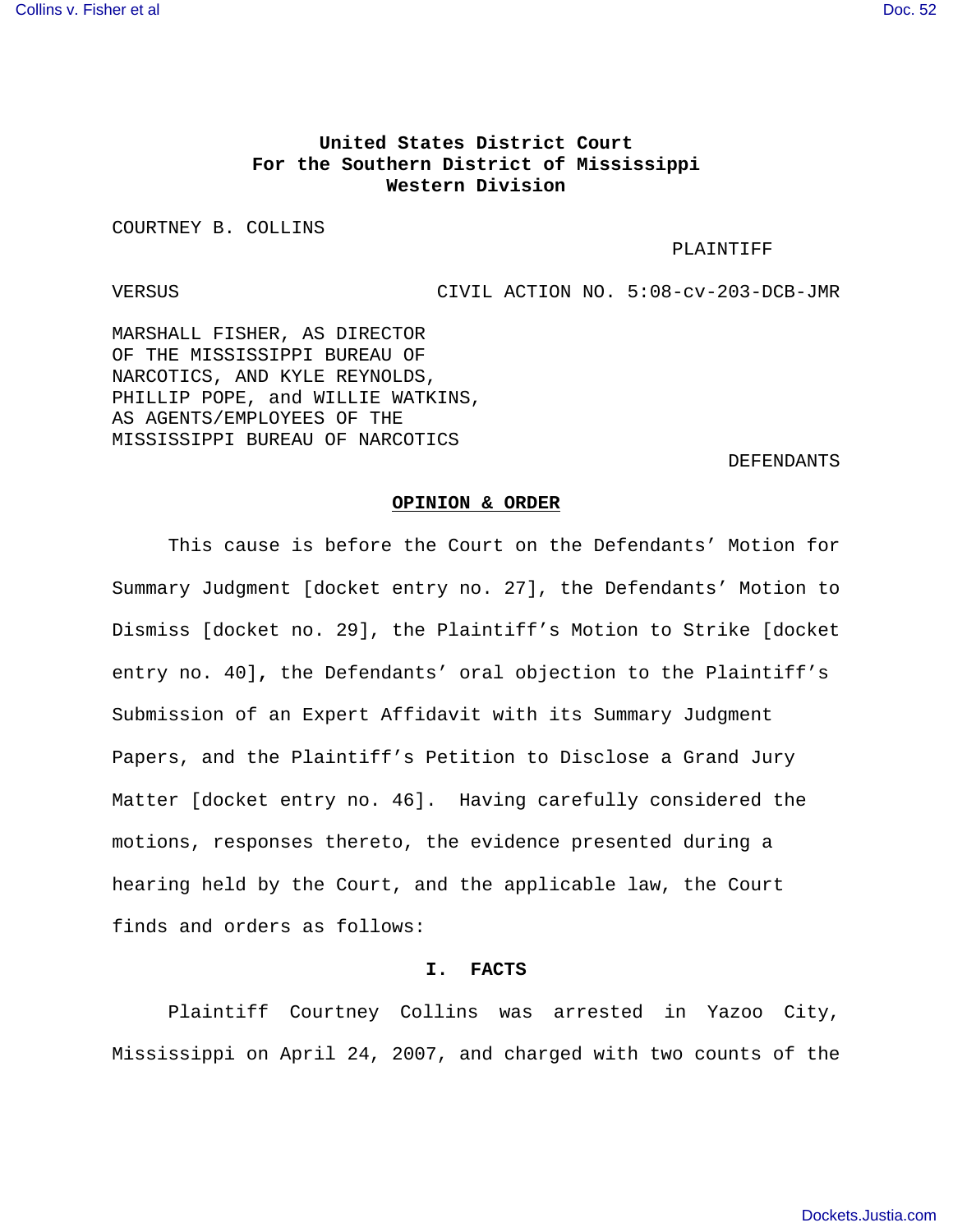sale of crack cocaine under Mississippi state law. Collins was arrested based on the investigation of Mississippi Bureau of Narcotics ("MBN") agents Willie Watkins, Kyle Reynolds, and Philip Pope. A confidential informant<sup>1</sup> ("CI") told Pope and Watkins that he suspected Collins was involved in the drug trade, and Reynolds, Pope, and Watkins then organized a "sting" in which the CI would purchase crack cocaine while wearing surveillance equipment that allowed the officers to video the transaction. The CI made two drug purchases in Yazoo City on February 16, 2007 and identified the man who sold him the drugs in both transactions as Collins. Not long thereafter, Pope obtained a copy of Collins's driver's license and Pope and Watkins compared it to a "still-shot" from the video of the transactions. Based on their review of the photographs, Pope and Watkins both identified Collins as the man who sold crack cocaine to the CI on February 16. Citing this evidence, Watkins and Pope then appeared before Yazoo County Justice Court Judge Pam May on April 24, 2007 and obtained an arrest warrant for Collins. Watkins and others then arrested Collins that same day. On May 18, 2007, the CI signed an Affidavit of Identification identifying Collins as the man who sold him the illegal drugs on February 16. On May

<sup>&</sup>lt;sup>1</sup>The confidential informant's name has since been revealed, but, in an abundance of caution, the Court will not use that name here.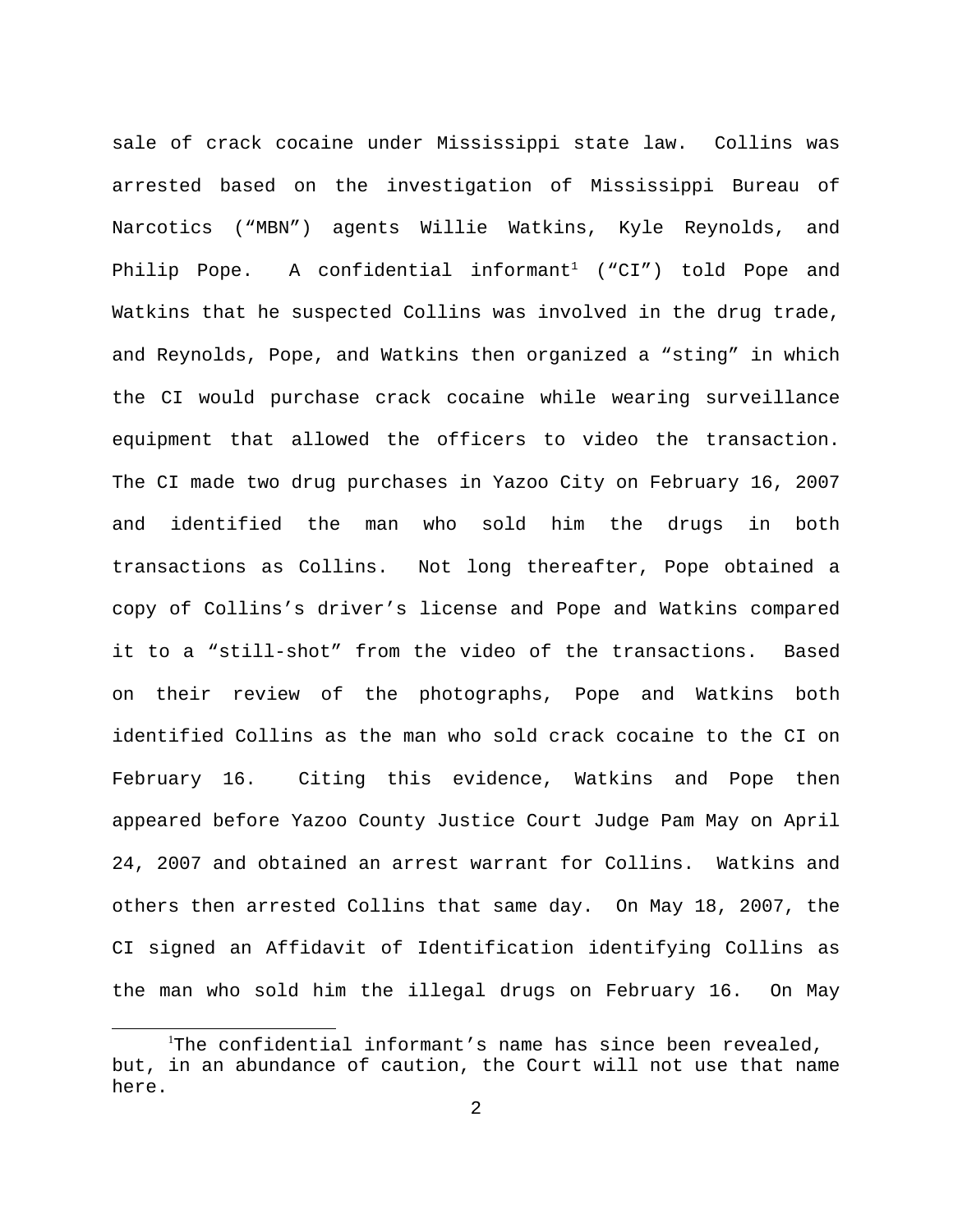25, 2007, the two state drug charges against Collins were dismissed. Months later, on December 5, 2007, a federal indictment was returned charging Collins with the sale of crack cocaine based on the two February 16 transactions with the CI. Collins was then arrested a second time. The federal charges were later dismissed on March 11, 2008. Collins now asserts claims against Watkins, Reynolds and Pope, the three MBN officers who were involved in his arrest, and against Marshall Fisher, the Director of the MBN. The gravamen of Collins's claims is that he was not the man on the video who sold crack cocaine to the CI and that the Defendants arrested the wrong man.

# **II. PROCEDURAL HISTORY**

Collins commenced this action on April 17, 2008 in the Circuit Court of Yazoo County. On May 21, 2008, the Defendants removed the action to this Court pursuant to 28 U.S.C. § 1441(b) and asserted the Court's jurisdiction under 28 U.S.C. § 1331. Collins asserts three federal claims under 42 U.S.C. § 1983: (1) unreasonable seizure pursuant to the Fourth and Fourteenth Amendments; (2) violation of liberty interest under the Fourth, Fifth, Ninth, and Fourteenth Amendments; and (3) violation of right to privacy under the Fourth, Ninth, and Fourteenth Amendments. Under Mississippi law, Collins asserts six additional claims: (1) false arrest; (2) false imprisonment; (3)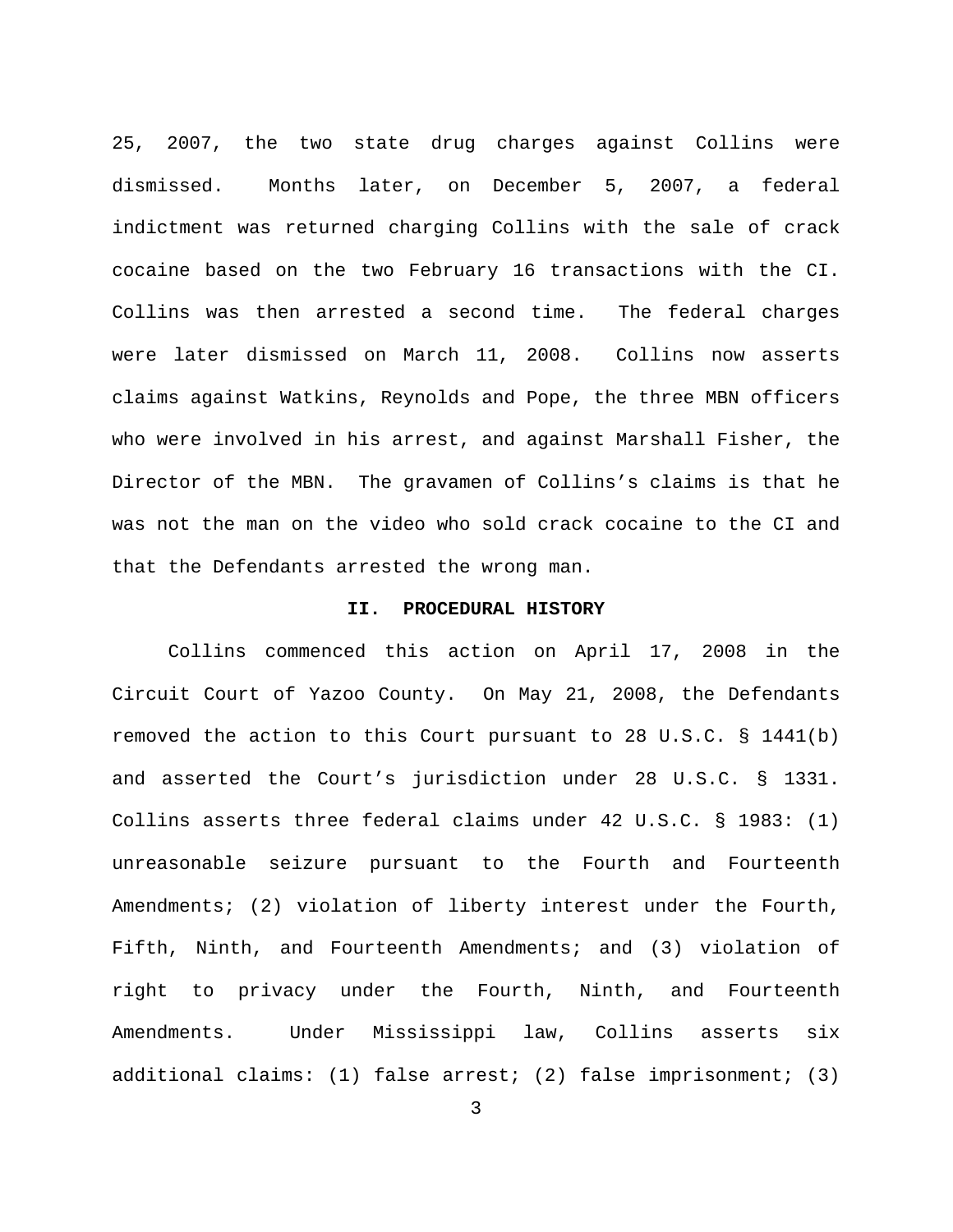intentional infliction of emotional distress; (4) violation of Article 3, § 23 of the Mississippi Constitution; (5) violation of Article 3, §§ 14 and 32 of the Mississippi Constitution; and (6) violation of Article 3 § 13 of the Mississippi Constitution.

The Defendants have moved for summary judgment as to all claims, asserting various federal and state law immunities. The Court held a three-day evidentiary hearing in order to develop the record on the facts surrounding Collins's arrest and determine whether the claimed immunities were applicable.

# **III. SUMMARY JUDGMENT STANDARD**

Summary judgment is appropriate "if the pleadings, depositions, answers to interrogatories, and admissions on file, together with the affidavits, if any, show that there is no genuine issue as to any material fact and that the moving party is entitled to a judgment as a matter of law." Fed. R. Civ. P. 56(c). The party moving for summary judgment bears the initial responsibility of apprising the district court of the basis for its motion and the parts of the record which indicate the absence of a genuine issue of material fact. Celotex Corp. v. Catrett, 477 U.S. 317, 323 (1986). "A fact is 'material' if its resolution in favor of one party might affect the outcome of the lawsuit under governing law. An issue is 'genuine' if the evidence is sufficient for a reasonable jury to return a verdict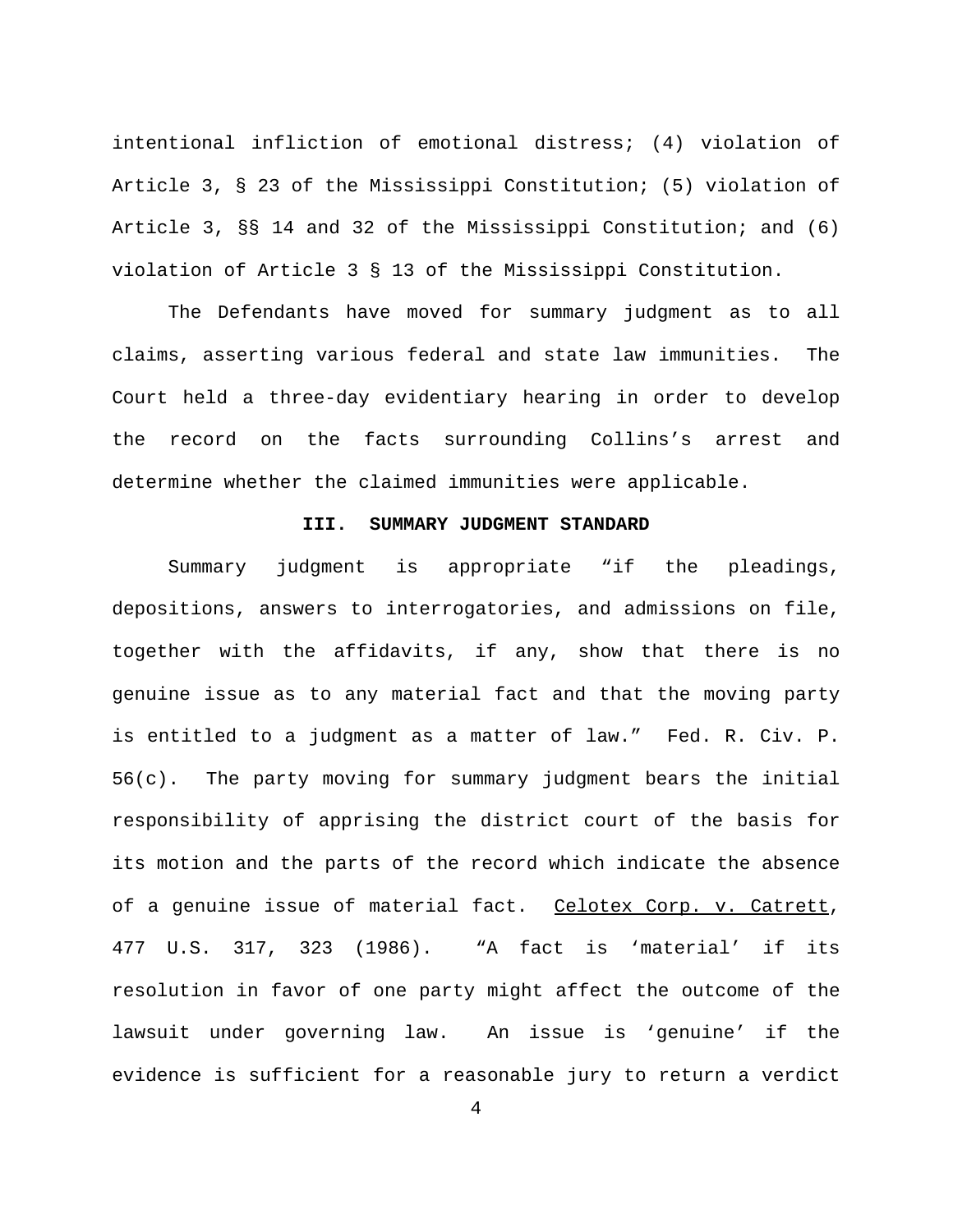for the non-moving party." Ginsberg 1985 Real Estate Partnership v. Cadle Co., 39 F.3d 528, 531 (5th Cir. 1994) (citations omitted).

"Once the moving party presents the district court with a properly supported summary judgment motion, the burden shifts to the non-moving party to show that summary judgment is inappropriate." Morris v. Covan World Wide Moving, Inc., 144 F.3d 377, 380 (5th Cir. 1998). "The evidence of the non-movant is to be believed, and all justifiable inferences are to be drawn in his favor.*"* Anderson v. Liberty Lobby, Inc., 477 U.S. 242, 255 (1986). But the non-movant must "do more than simply show that there is some metaphysical doubt as to the material facts." Matsushita Elec. Indus. Co. v. Zenith Radio Corp., 475 U.S. 574, 586 (1986). Moreover, "[t]he mere existence of a scintilla of evidence is insufficient to defeat a properly supported motion for summary judgment." Anderson, 477 U.S. at 252. The nonmovant must instead come forward with "specific facts showing that there is a genuine issue for trial." Fed. R. Civ. P. 56(e). Summary judgment is properly rendered when the non-movant "fails to make a showing sufficient to establish the existence of an element essential to that party's case, and on which that party will bear the burden of proof at trial." Celotex Corp., 477 U.S. at 322**.**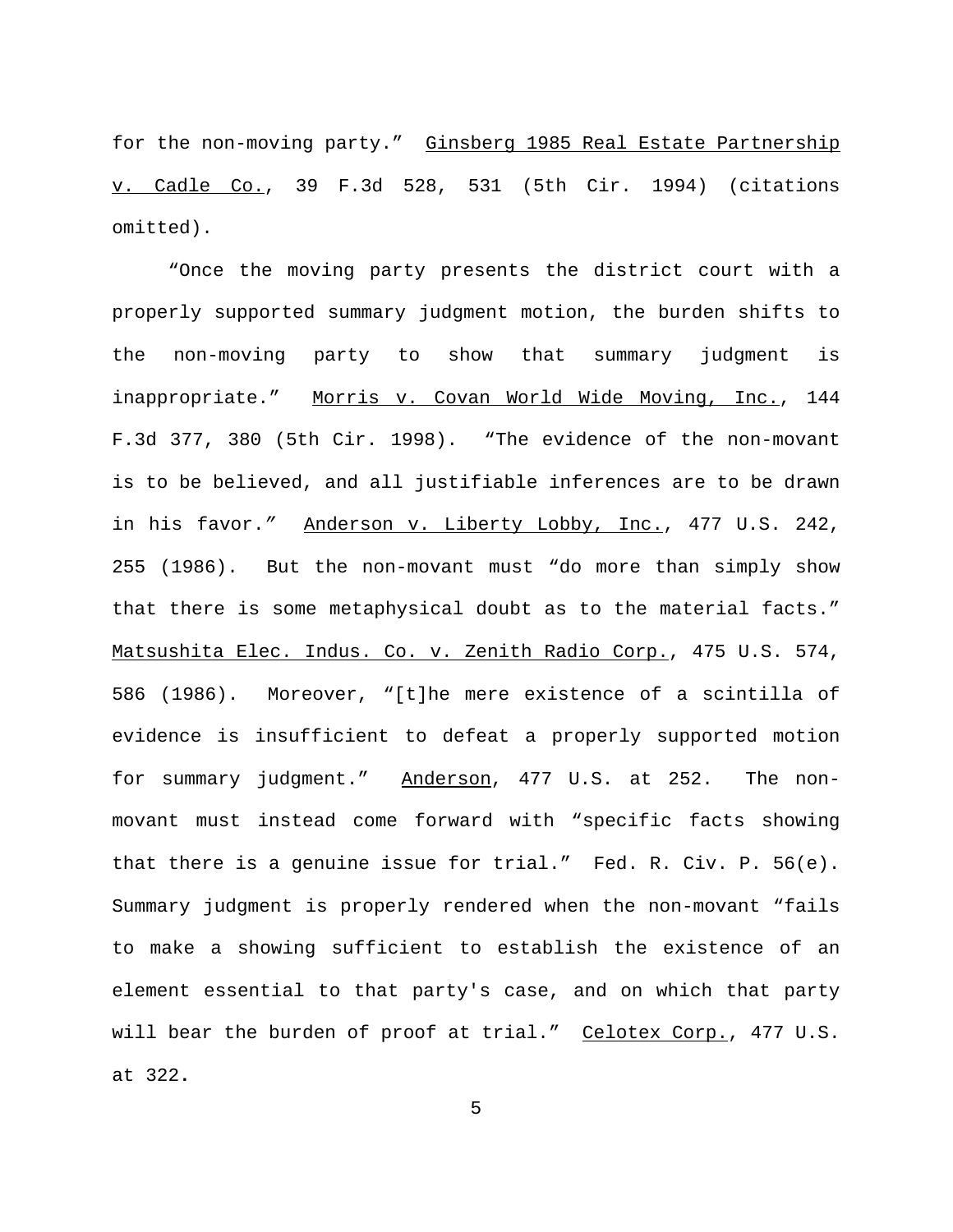### **IV. ANALYSIS**

# 1.*Federal Claims Under 42 U.S.C. § 1983.*

a. *Individual vs. Official Capacity*.

A plaintiff in a § 1983 action may sue a natural person in his individual capacity, his official capacity, or both. Senu-Oke v. Jackson State Univ., 521 F.Supp.2d 551, 556 (S.D. Miss. 2007). Both parties agree that Collins asserts claims against the Defendants in their official capacities but the Defendants argue that Collins has not asserted any individual capacity claims. Collins's claims under 42 U.S.C. § 1983 against The Defendants in their official capacities are not actionable. In the context of a § 1983 claim, a suit against a state official in his or her official capacity is not a suit against the official but is a suit against the official's "office." Will v. Mich. Dep't of State Police, 491 U.S. 58, 71 (1989); see also Kentucky v. Graham, 473 U.S. 159, 165-66 (1985) ("Official-capacity suits ... generally represent only another way of pleading an action against an entity of which an officer is an agent.") (citations omitted). Accordingly, Collins's claims against the Defendants as officers of the MBN are treated as claims against the MBN.

The Civil Rights Act creates liability only for "persons." 42 U.S.C. § 1983. A State is not a "person" within the meaning of § 1983 and thus a § 1983 claim does not lie against a State.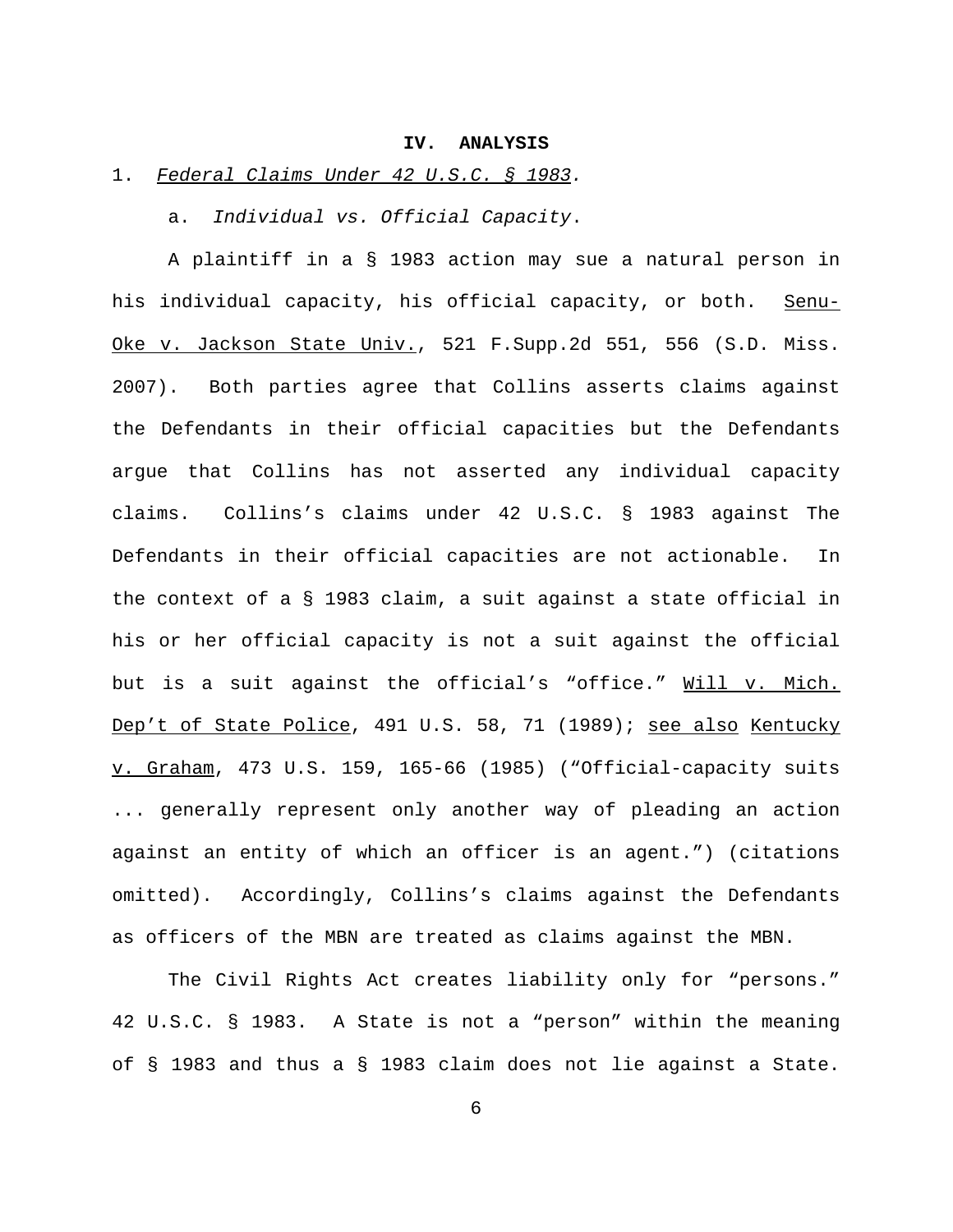Will, 491 U.S. at 71 (1989). MBN is an arm of the State of Mississippi. Campbell v. Corinth Police Dep't., 2008 WL 623854 (N.D. Miss. 2008); Stevens v. City of Jackson, 2010 WL 1329090 (S.D. Miss. 2010). For this reason, Collins's claims against the MBN are claims against the State of Mississippi which are not actionable under § 1983. The Defendants' Motion for Summary Judgment is granted as to Collins's § 1983 claims against the Defendants in their official capacities. $2$ 

The Defendants contend that Collins has not asserted claims against them in their individual capacities. The Complaint's caption names "Marshall Fisher, as Director of the Mississippi Bureau of Narcotics, and Kyle Reynolds, Phillip Pope and Willie Watkins, as Agents/Employees of the Mississippi Bureau of Narcotics." [Docket entry no. 1.] At paragraph 18 of the Complaint, Collins alleges that the Defendants "while acting under color of law and in their official capacity as officers of the law in the employ of the Mississippi Bureau of Narcotics" violated his civil rights. At paragraph 31 of the Complaint,

 $^2$  The Defendants also argue that Collins's § 1983 official capacity claims should be dismissed because they are immune from liability under the Eleventh Amendment. Because these claims are otherwise not actionable and the Eleventh Amendment does not bar claims against persons acting in their individual capacity, e.g., Floyd v. City of Kenner, 351 Fed.Appx. 890, 893 (5th Cir. 2009), the Court need not reach the Eleventh Amendment immunity issue here.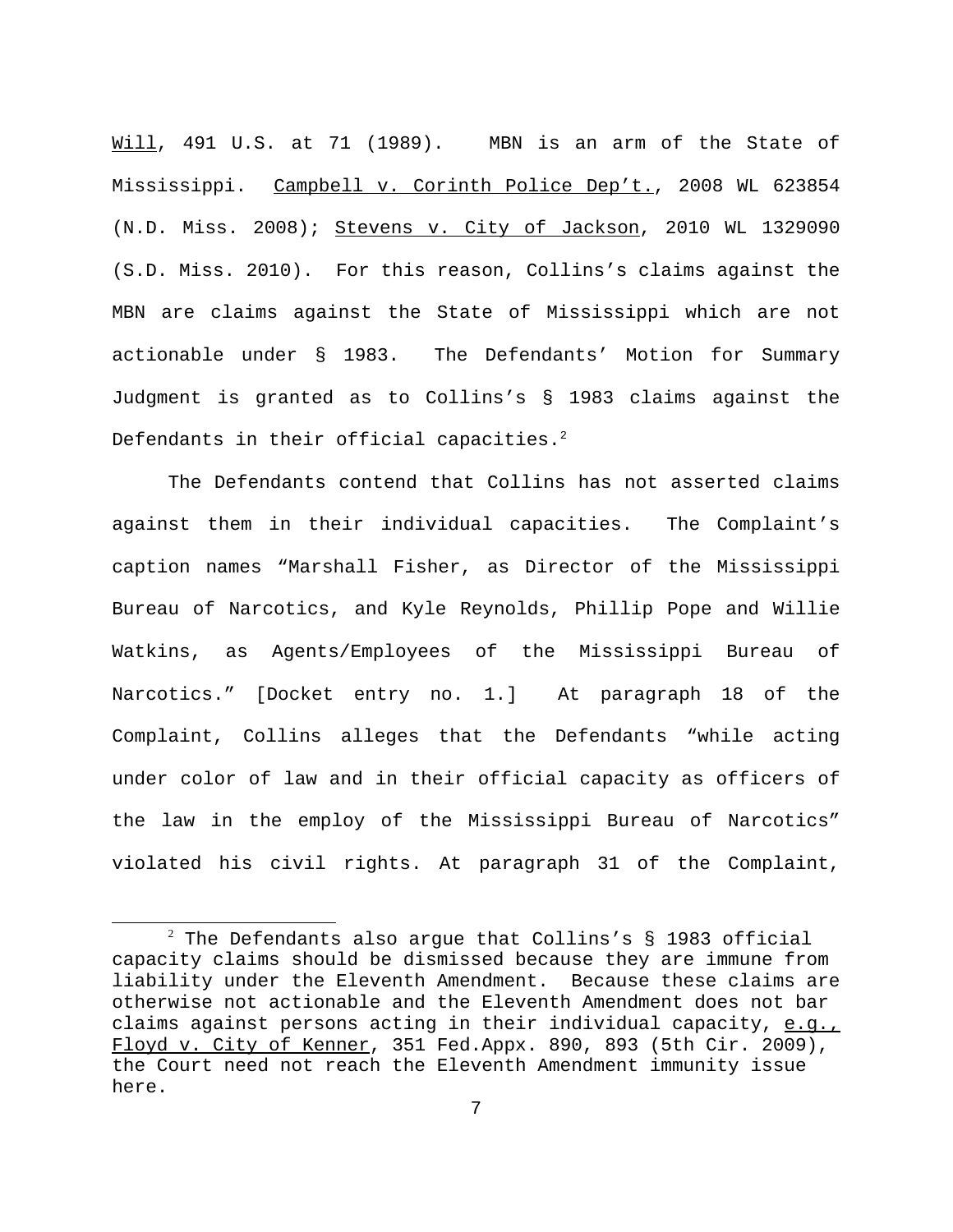Collins states that he is seeking "compensatory damages from defendants Pope, Reynolds and Watkins, jointly and severally, in their official capacities, in a reasonable amount." Collins, without citing any authority, argues that though the Complaint twice recites the phrase "official capacity," his intent was to sue the Defendants while they were acting "under color of state law," as evidenced by the fact that the Defendants were referenced individually in the section of the Complaint titled "parties to the suit" and because specific allegations about the individual defendants are made throughout the complaint. [Docket entry no. 32 at 9.] Collins does not directly state in his summary judgment papers or elsewhere that he intended to sue the Defendants in their individual capacities.

Under established Fifth Circuit precedent, the failure to allege a defendant's capacity in the complaint is merely a "formal error and not a fatal defect." Parker v. Graves, 479 F.2d 335, 336 (5th Cir. 1973). Instead, the Court will look to the "substance of the claims, the relief sought, and the course of proceedings to determine in which capacity the defendant is sued." Senu-Oke, 521 F. Supp. 2d at 556. This is not a case where the plaintiff has failed to allege a defendant's capacity in the Complaint; Collins specifically used the phrase "official capacity" twice and nowhere pled the words "individual capacity."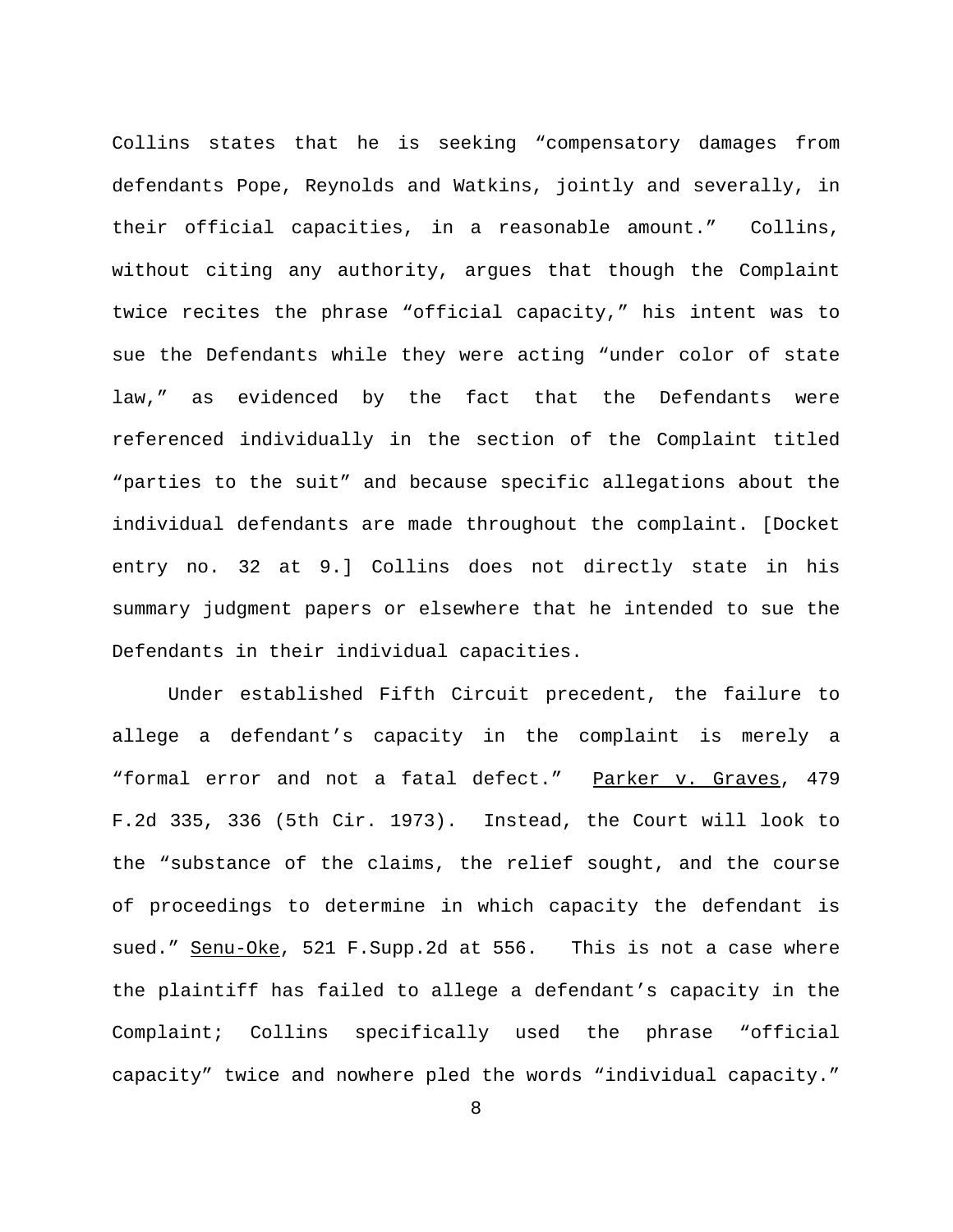In Holden v. Knight, the United States District Court for the Eastern District of Louisiana held that the plaintiff had asserted only official capacity claims against two defendants, despite that the plaintiff referred to each defendant's individual actions and sought punitive damages that are not recoverable from a governmental entity. 2003 WL 22902625 (E.D. La. Dec. 8, 2003). In so holding, the Court emphasized the salient fact that the plaintiff had used the phrase "official capacities" in the complaint and had failed to specify that he sought damages directly from the two defendants. Id. See also Hopkins v. Gusman, 2007 WL 2407247 (E.D. La. 2007) (holding the Court did not need to look beyond the complaint to determine that claims against defendant "in his capacity as Secretary of the Louisiana Department of Agriculture" were official, not individual, capacity claims). Likewise, this Court finds that Collins's twice invoking the phrase "official capacity" in the Complaint, without ever using the phrase "individual capacity," is determinative here and that Collins asserts only claims against the Defendants in their official capacities.

The Court will nonetheless address the merits of Collins's § 1983 individual capacity claims which are for unlawful seizure; violation of liberty interest; violation of the right to privacy; and failure to train and supervise against Defendant Fisher.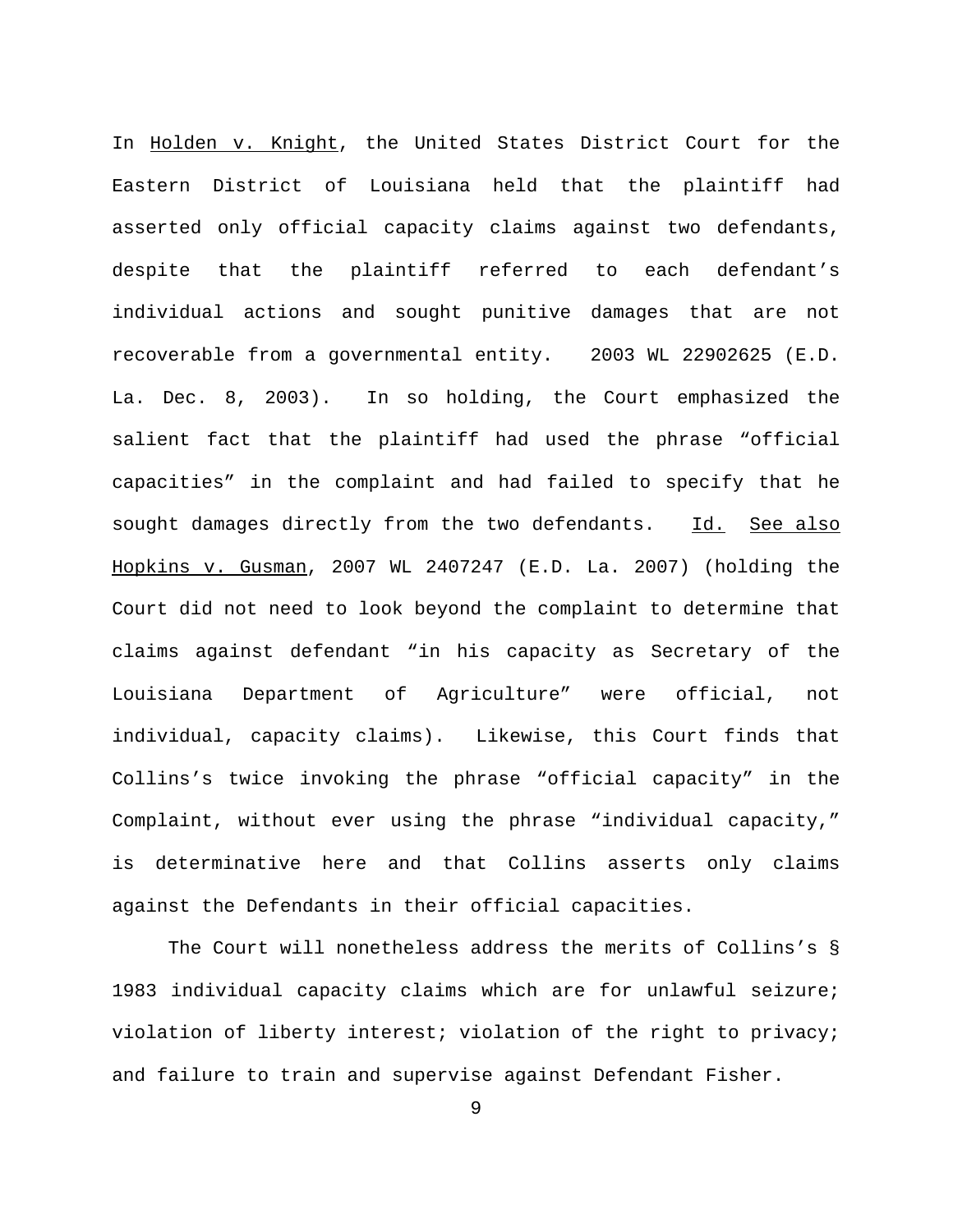b. *Qualified Immunity*.

The Defendants assert the defense of qualified immunity as to Collins's 1983 individual capacity claims. Collins argues that the Defendants have waived the defense by failing to pursue it until their motion to dismiss and motion for summary judgment, filed more than two years after the commencement of this suit. The Defendants did assert the qualified immunity defense in their Answer, however.

 Because qualified immunity "is an immunity from suit rather than a mere defense to liability . . . [the Supreme Court] repeatedly [has] stressed the importance of resolving immunity questions at the earliest possible stage." Hunter v. Bryant, 502 U.S. 224, 227 (1991). Further, the "driving force" behind qualified immunity is the desire to resolve unsubstantial claims against government officials prior to reaching the discovery phase. Pearson v. Callahan, 129 S. Ct. 808, 815 (2009). Nonetheless, the Fifth Circuit has refused to take a "formalistic approach" to the assertion of qualified immunity and will permit the late assertion of the defense in certain contexts. Pasco v. Knoblauch, 566 F.3d 572, 577-78 (5th Cir. 2009) (permitting defendants to assert qualified immunity 52 months after the complaint was filed and despite not having raised it in their answer because doing so would not prejudice the plaintiff and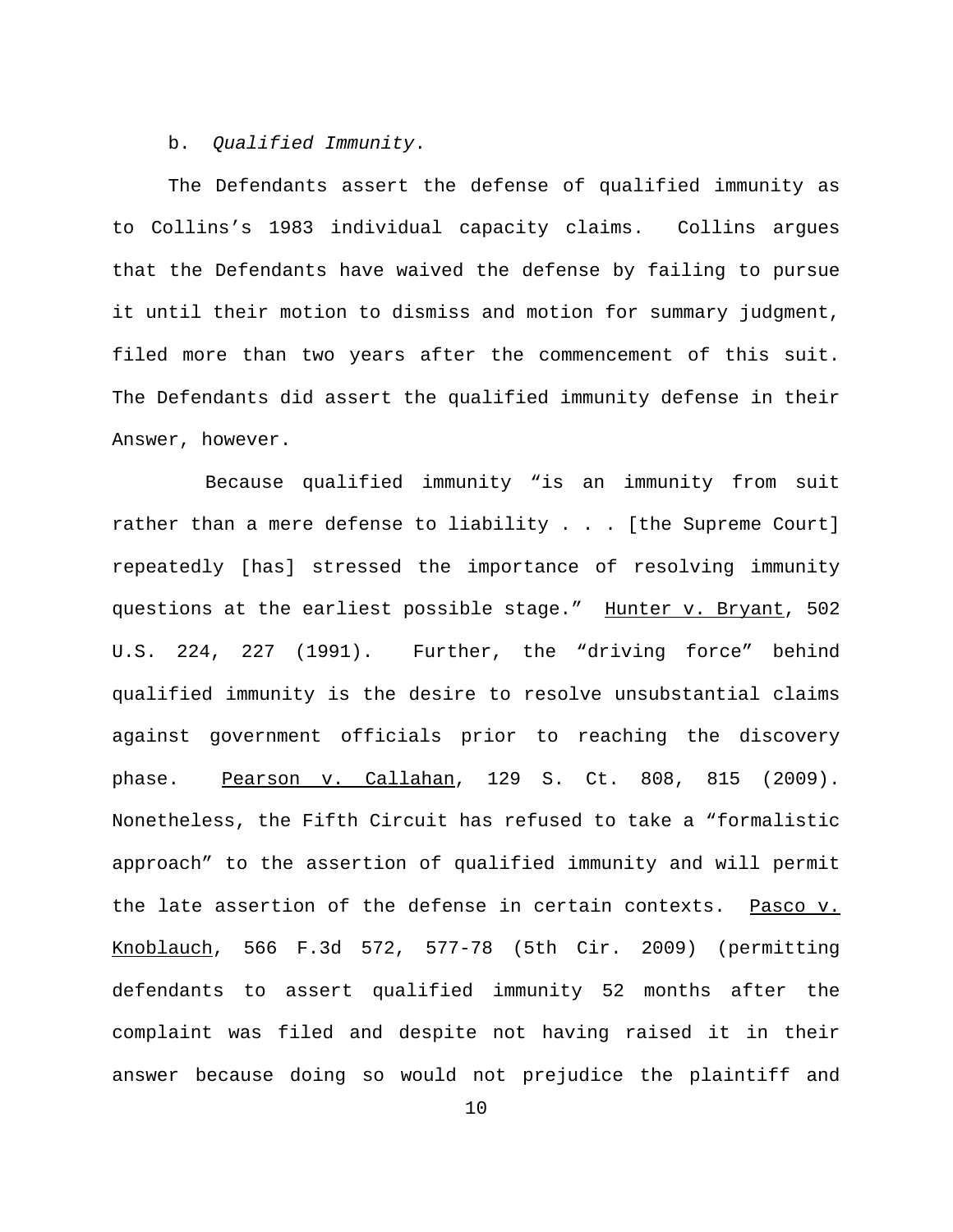discovery was not yet complete). Here, the Defendants invoked the affirmative defense of qualified immunity multiple times in their Answer. Moreover, Collins has not put forth any evidence that he was prejudiced by the delay in asserting the defense. Indeed, because Collins had notice from the Answer that the Defendants intended to assert the defense, it is hard to imagine how he could have been prejudiced. Even assuming Collins could have been prejudiced by the inability to discover the facts underlying the defense now that the discovery deadline has passed, the Court recently held an extensive hearing to develop the facts relevant to the qualified immunity defense. Any potential prejudice has been remedied by the evidentiary hearing. Accordingly, under the circumstances of this particular litigation, the Defendants have not waived the defense of qualified immunity.

The doctrine of qualified immunity protects government officials "from liability for civil damages insofar as their conduct does not violate clearly established statutory or constitutional rights of which a reasonable person would have known." Harlow v. Fitzgerald, 457 U.S. 800, 818 (1982). Thus, qualified immunity balances the need to hold irresponsible government officials accountable for their actions with the need "to shield officials from harassment, distraction, and liability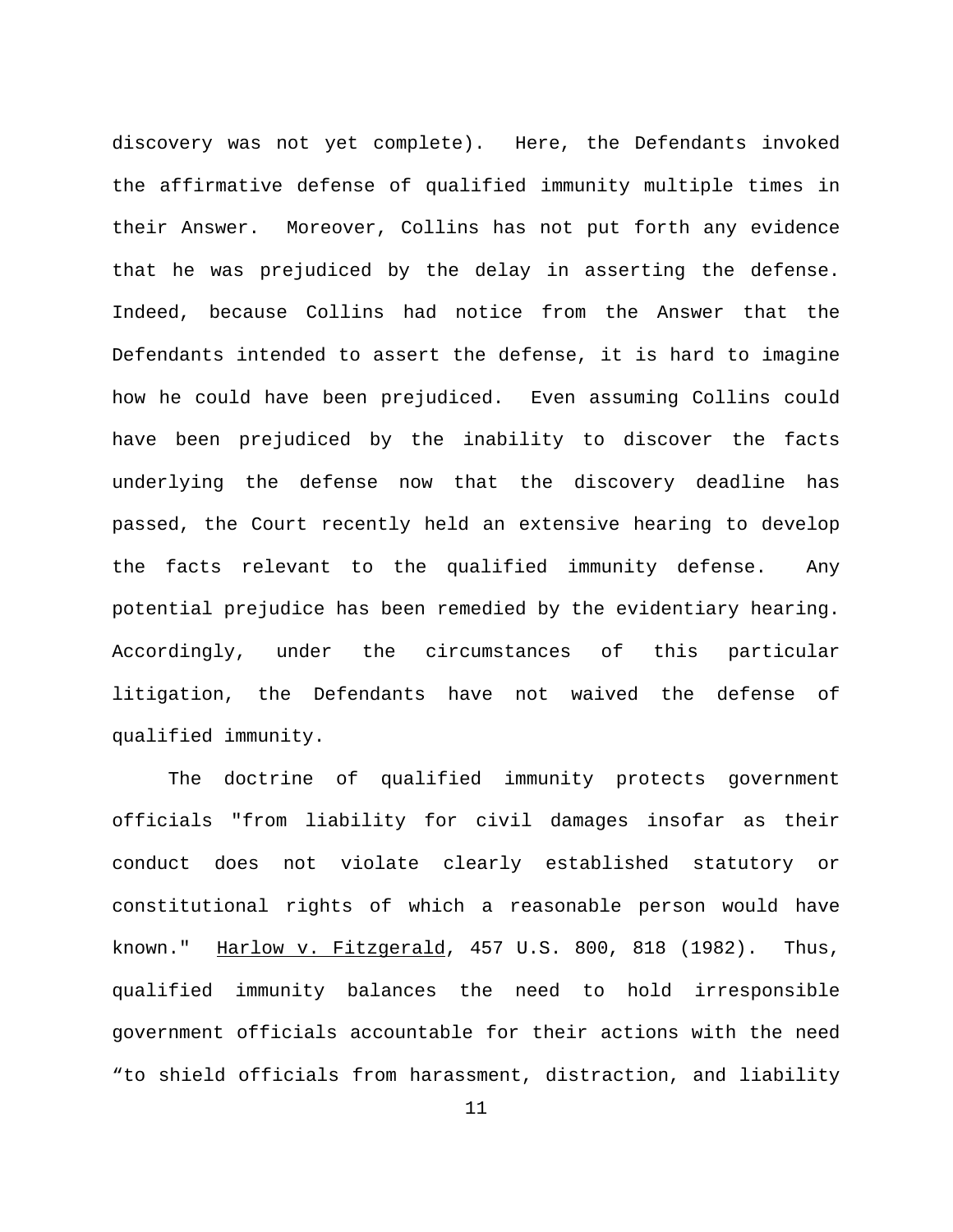when they perform their duties reasonably." Pearson, 129 S. Ct. at 815. In shielding government officials, "all but the plainly incompetent and those who knowingly break the law" are protected. Malloy v. Briggs, 475 U.S. 335, 341 (1986). Thus, a public official is entitled to qualified immunity unless a plaintiff demonstrates:  $(1)$  a violation of a constitutional right; and  $(2)$ that the right at issue was clearly established at the time of the violation. Pearson, 129 S. Ct. at 815-816.

c. *Section 1983 Claim for Unreasonable Seizure Under the Fourth and Fourteenth Amendments*.

Collins contends that his arrest violated the Fourth and Fourteenth Amendments because the Defendants did not have probable cause to arrest him. The Fourth Amendment protects individuals from unreasonable search and seizure. U.S. Const. amend IV. An arrest is considered reasonable under the Fourth Amendment if made with "probable cause." Brown v. Lyford, 243 F.3d 185, 189 (5th Cir. 2001) (holding plaintiff must demonstrate that he was arrested without probable cause to prove an unlawful arrest claim). Probable cause depends on the circumstances of an individual case and exists when the arresting officer has trustworthy knowledge that would allow a reasonable man to determine that the arrested person was committing a crime.  $U.S.$ v. Lowery, 436 F.2d 1171, 1174 (5th Cir. 1970) (citing Craper v.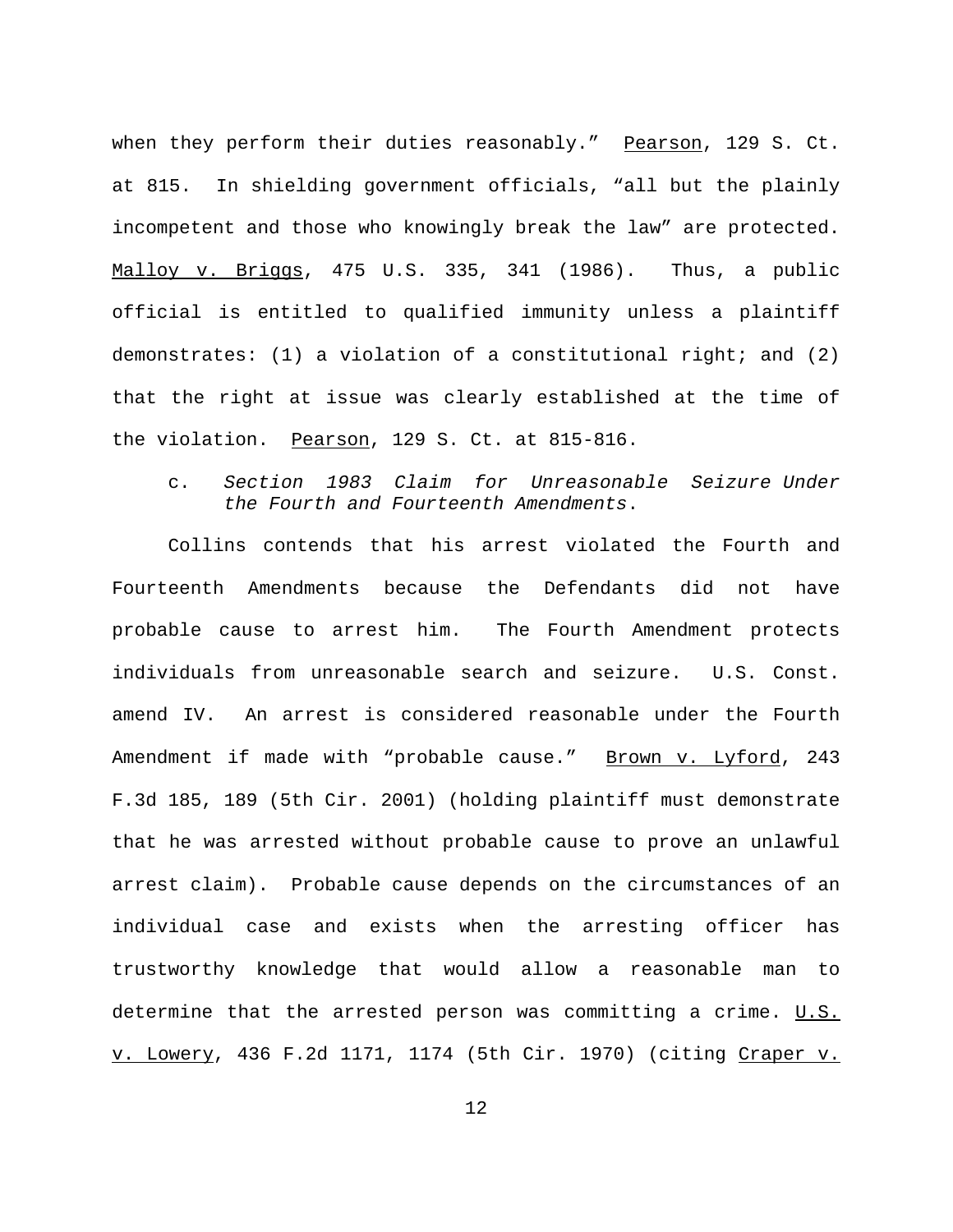U.S., 358 U.S. 307 (1959) and Carroll v. U.S., 267 U.S. 132, 162 (1925)).

Collins contends in his summary judgment papers that the Defendants did not have probable cause to arrest him because: prosecutors were not consulted before the two arrest warrants were submitted to the Justice Court Judge Pam May; the warrants lacked adequate "facts and circumstances;" the warrants were based on false information by the Defendants; Collins was not in fact the person who made the drug sales that were the basis for the warrants; there was no independent source of information for the issuance of the warrant other than the information from the confidential informant who was known to be unreliable; there was no indication that the lab report for the purchased drugs was attached to the warrant, despite that the Defendants had a lab report available to them at the time the warrant was issued; and the photo identification of the suspect by the confidential informant was completed after the arrest warrants were issued.

Even if Collins is correct that he was arrested without probable cause, the Defendants obtained a warrant before doing so and arrests made under a properly issued warrant are not unconstitutional. Smith v. Gonzales, 670 F.2d 522, 526 (5th Cir. 1982). "It is well settled that if facts supporting an arrest are placed before an independent intermediary such as a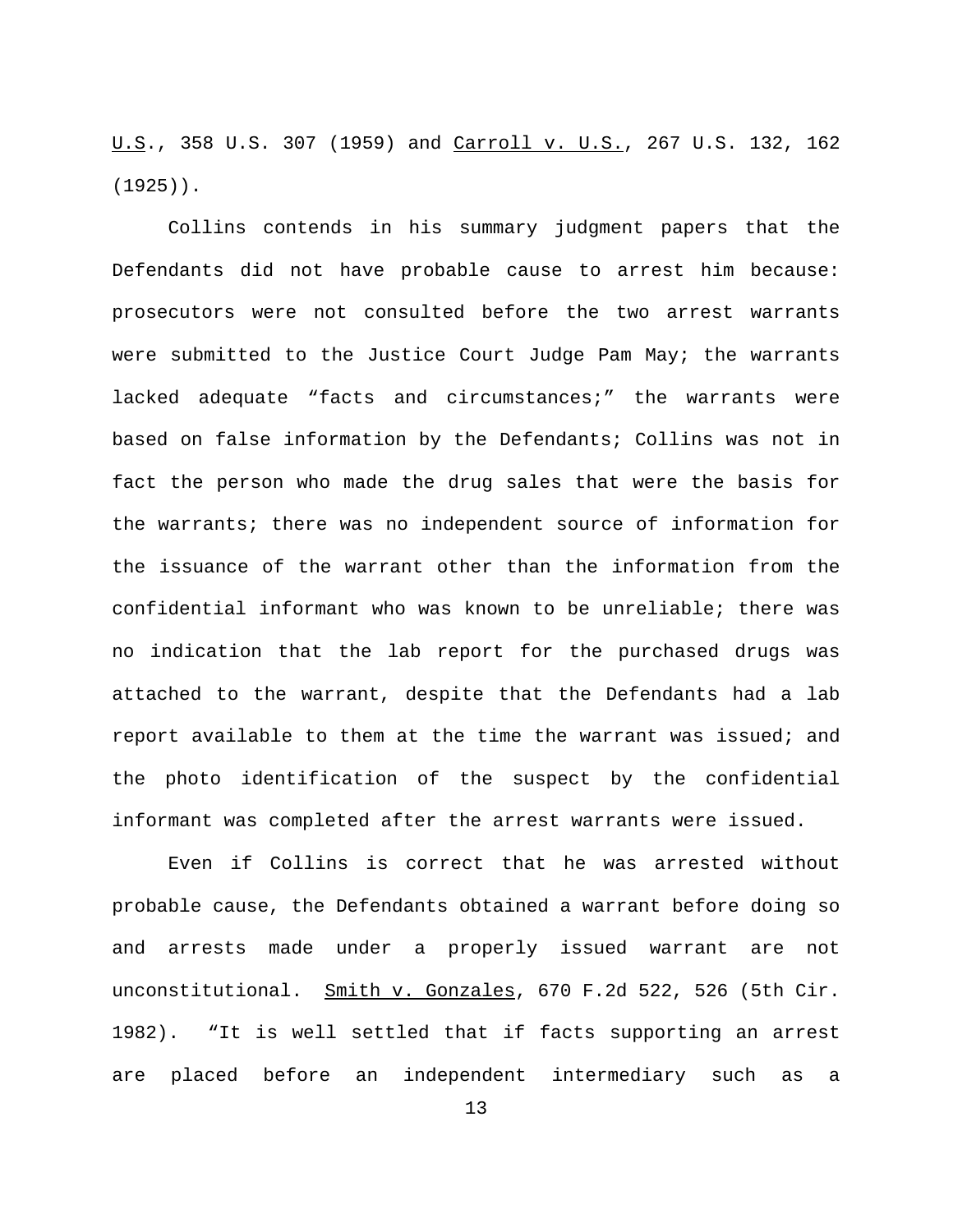magistrate or grand jury, the intermediary's decision breaks the chain of causation for false arrest, insulating the initiating party." Taylor v. Gregg, 36 F.3d 453, 456 (5th Cir. 1994) (citations omitted). The causal chain is broken even if the officer acts with malice in procuring the warrant, as long as relevant information is not withheld and no "misdirection" of the Magistrate Judge occurs. Hand v. Gary, 838 F.2d 1420, 1428 (5th Cir. 1988).

At the evidentiary hearing, Pope testified that the CI upon whom the Defendants relied in this case had led to successful prosecutions in the past. Pope and Watkins both testified that they reviewed the videos of the two February 16, 2007, drug sales and then compared those videos and still photographs from them to Collins's driver's license photograph. After doing so, both Officers made a positive identification of Collins as the man selling drugs in the videos. Pope and Watkins then sought and were issued an arrest warrant from Justice Court Judge Pam May, after which Watkins and other officers arrested Collins.

The District Attorney for Yazoo County at the time Collins was arrested testified that he had told at least one MBN agent but not any of the Defendants - that the CI whom the Defendants used in this case was not trustworthy. Nonetheless, Defendants Reynolds, Pope, and Watkins each testified that he was never told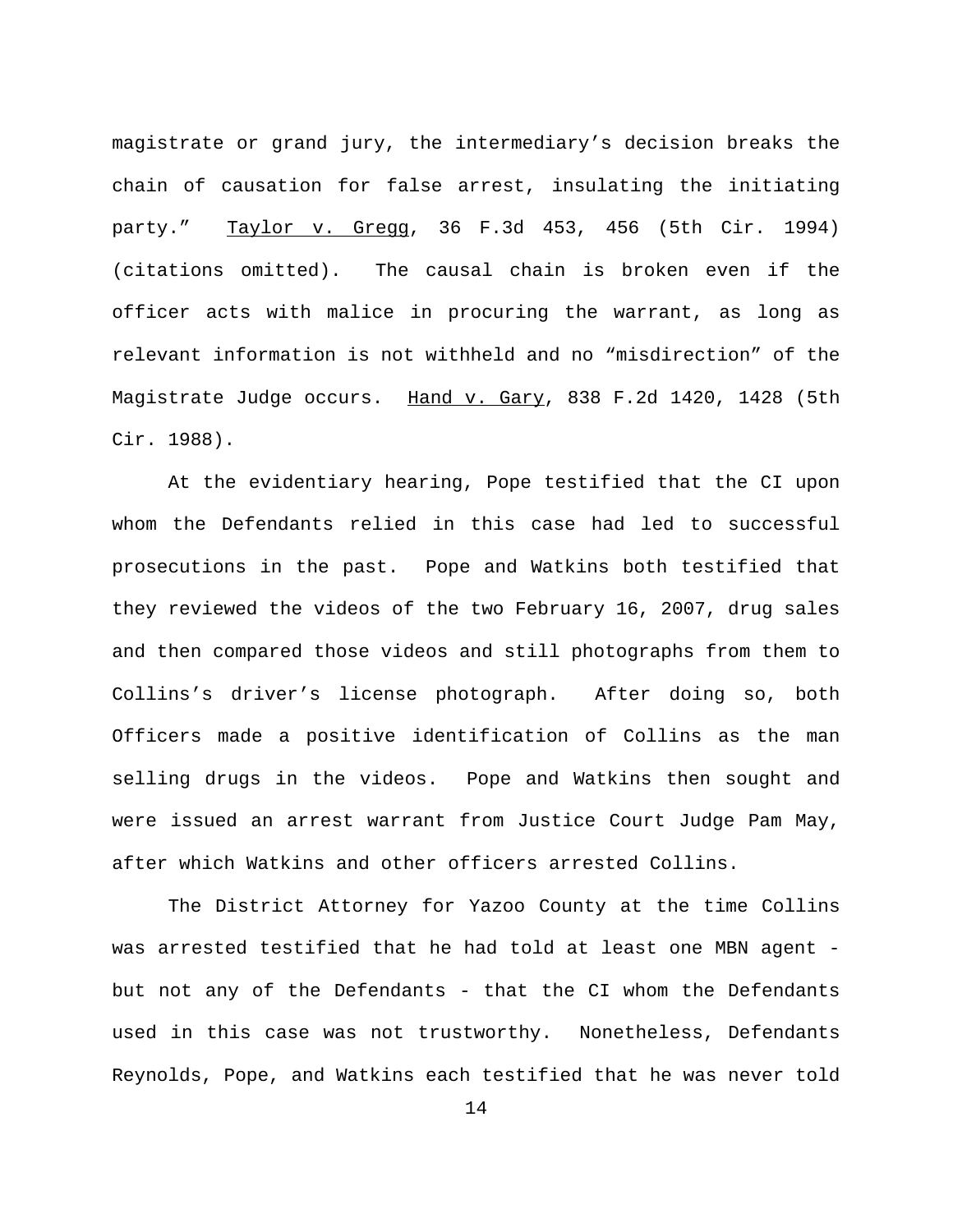by the Yazoo County District Attorney or anyone else not to use this CI or that this CI was not trustworthy.

Collins presented evidence that the person who sold the crack cocaine to the CI was not Collins but was instead another man, whom Collins identified by name (but whom the Court will not name), and that the Defendants ignored several indications that this other man was the actual drug dealer in the February 16 videos. For example, Collins presented evidence that a woman named Florida Robinson, who was recorded on one of the February 16 videos riding in the same car with the drug dealer, identified someone other than Collins as the actual drug dealer before Collins's arrest on state charges in April 2007. Officer Watkins testified that Robinson told him that she was not certain of the man's identity and that he could have been one of several people. Officer Watkins also testified that Robinson changed her story multiple times and was not credible, though he admitted that she never named Courtney Collins as the man in the video with her. $3$ 

 $^3$ At the evidentiary hearing, Collins's attorneys extensively questioned Defendants Watkins and Reynolds about a recorded interview with Robinson which took place in August 2007, after Collins's first arrest for state charges in April 2007. To the extent that Robinson identified someone other than Collins as the man in the video in August 2007, that is irrelevant to claims arising out of Collins's April 2007 arrest and Collins's Complaint does not appear to assert claims based on his December 2007 arrest following an indictment on federal drug charges. Even if Collins did assert claims arising out of the December 2007 arrest, the Court would reach the same result because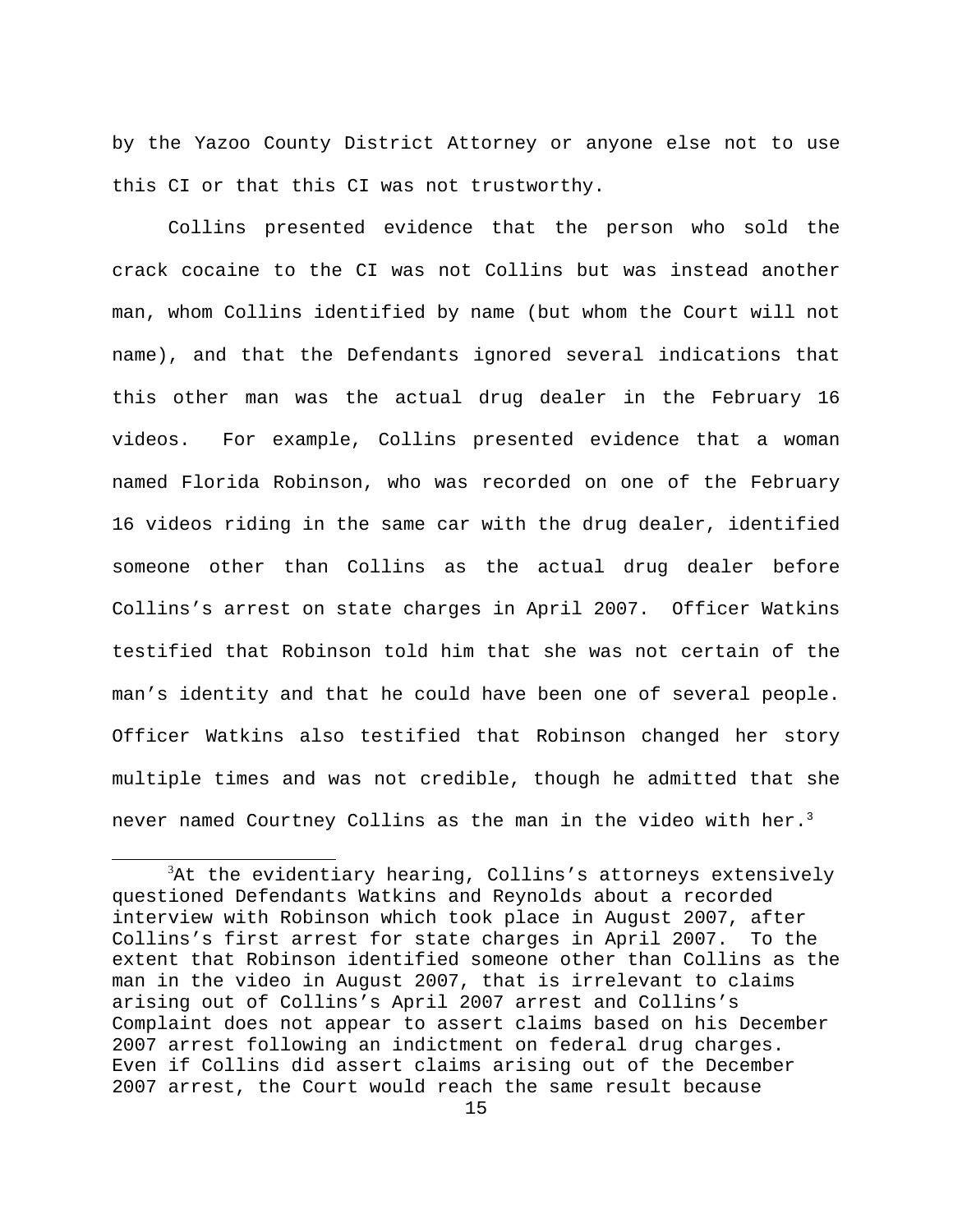Collins presented evidence that the telephone number at which the CI called "Collins" was registered to the step-father of the person whom Collins contends was the actual drug dealer. Officer Pope testified that drug dealers rarely use telephones registered in their own names and thus the MBN Officers did not place much weight on the fact that the telephone used to contact "Collins" was not registered to him. Collins further presented evidence that the Defendants would have discovered that Collins was not the man on the video if they had asked local law enforcement in Yazoo City who knew Collins to review the video or if the Defendants had subpoenaed records from Collins's employer which show that he was at work at the time of the alleged drug sale. The Defendants testified that because the Yazoo County Sheriff's Department had sometimes leaked information to potential suspects, the MBN avoided revealing names of suspects to local Sheriff's deputies where they could make their own independent identification, as they believed they had done sufficiently here.

Collins presented no evidence that the Defendants withheld evidence from the federal grand jury and thus Collins's arrest pursuant to the federal indictment was not unlawful. Taylor, 36 F.3d at 456. Indeed, though Collins places much emphasis on Robinson's testimony as exculpatory, Robinson testified before the federal grand jury and it still returned an indictment against Collins.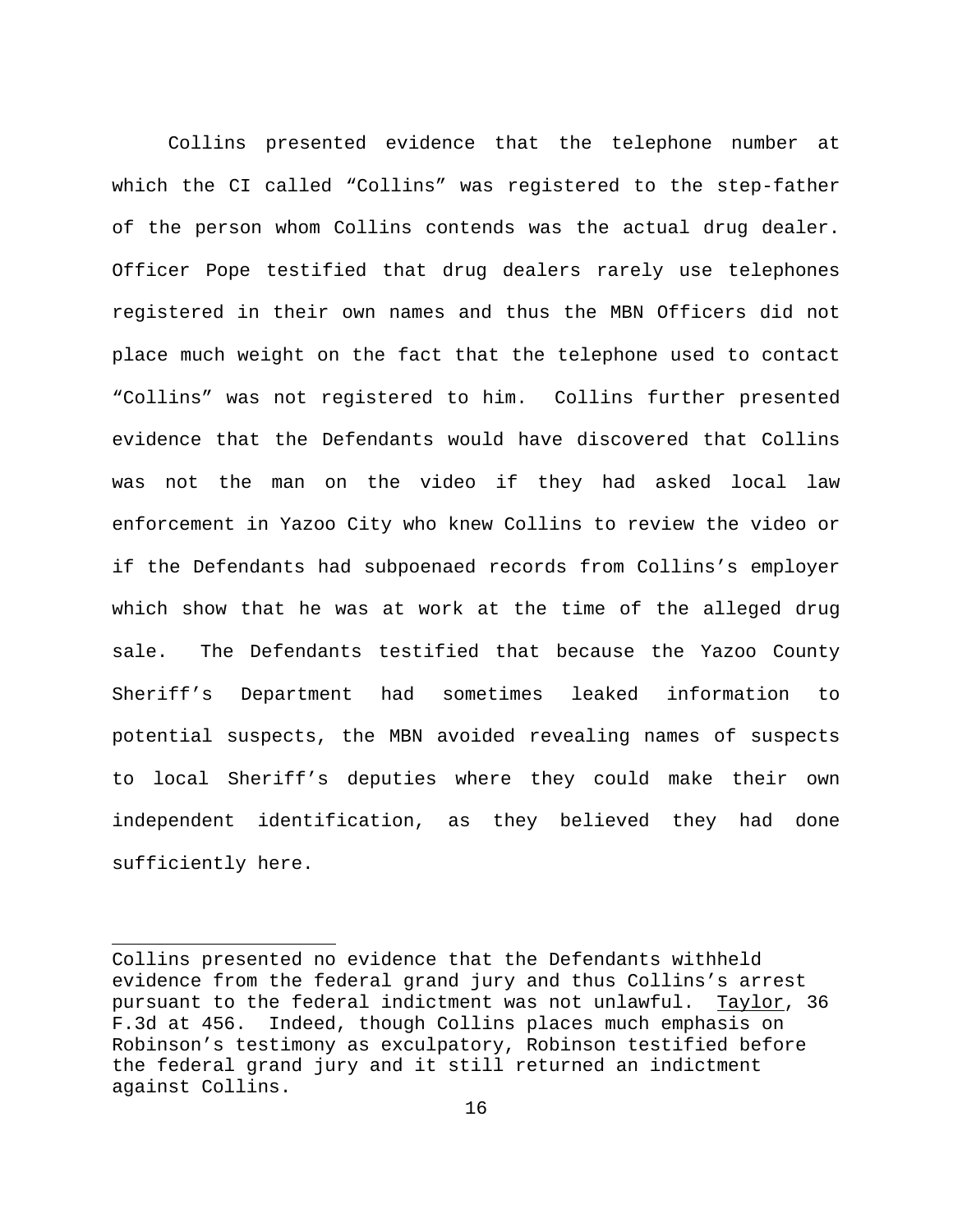Defendants Reynolds, Pope, and Watkins each testified that he still believes that the person on the videos selling crack cocaine is Collins. Collins was present at the evidentiary hearing and, in an effort to determine whether the testimony of the agents on this point should be discredited, the Court compared the still photographs taken from the videos to Collins. Because there is an obvious resemblance between the individual shown in the photographs and Collins, the Defendants' testimony was not impugned. The Court emphasizes that the purpose of this comparison was not to suggest that Collins is the individual shown on the video. The Court draws no such conclusion. Rather, the purpose was to determine whether the Defendants' testimony that they believed that Collins was the person in the videos was credible. Defendant Pope testified that the state court charges against Collins were dismissed because Collins's father is a county supervisor in Yazoo County and the MBN did not believe that Collins would ever be prosecuted, given his father's position of influence.

After an exhaustive hearing, Collins presented no evidence that any of the Defendants withheld relevant information or otherwise "misdirected" the Justice Court Judge in obtaining the arrest warrants for Collins. The Defendants testified credibly that they still believe the man on the videos was Collins.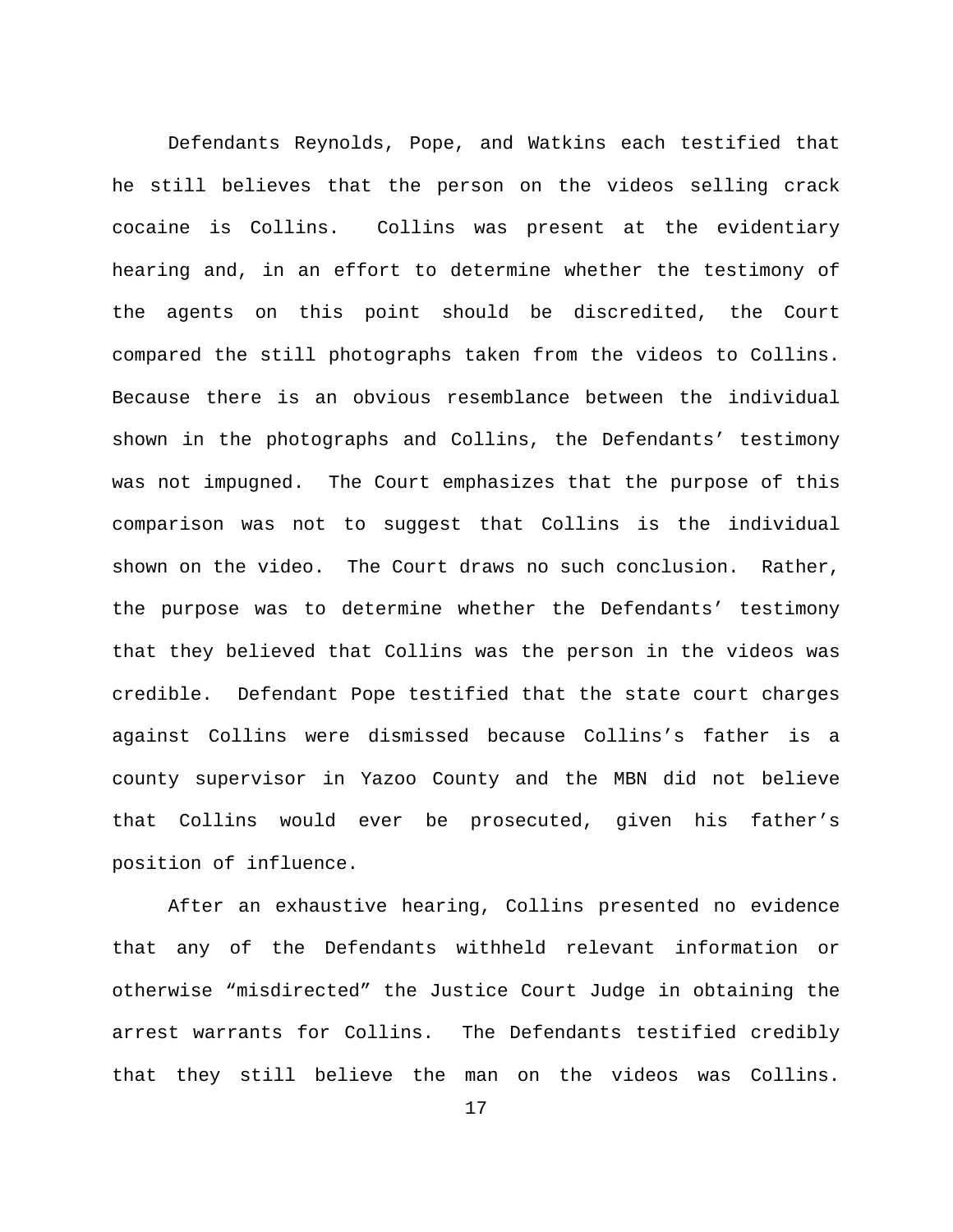Further, Collins presented no evidence that any of the Defendants knew when the warrants were obtained that the Yazoo County District Attorney had ever questioned the reliability of the CI or directed the MBN not to rely on the CI. Though Florida Robinson did not identify Collins as the man in the car with her on the February 16, 2007 video, Officer Watkins testified that she was not credible and that she mentioned several people who may have been the actual drug dealer. On balance, this information was not exculpatory of Collins. To the extent that further investigation of Collins's work records or asking local law enforcement authorities to review the video might have exonerated Collins, "'the failure to pursue a potentially exculpatory lead is not sufficient to negate probable cause.'" Quinn v. Roach, 326 Fed. Appx. 280, 287 (5th Cir. 2009) (quoting Wadkins v. Arnold, 214 F.3d 535, 541 (4th Cir. 2000)).

In short, because the undisputed evidence establishes that the Defendants did not withhold relevant evidence from the Justice Court Judge, they obtained a valid warrant to arrest Collins and the chain of causation was broken. Summary judgment is therefore granted in favor of the Defendants as to the § 1983 claim for unreasonable seizure. (The Court need not reach the second prong of qualified immunity — whether the Defendants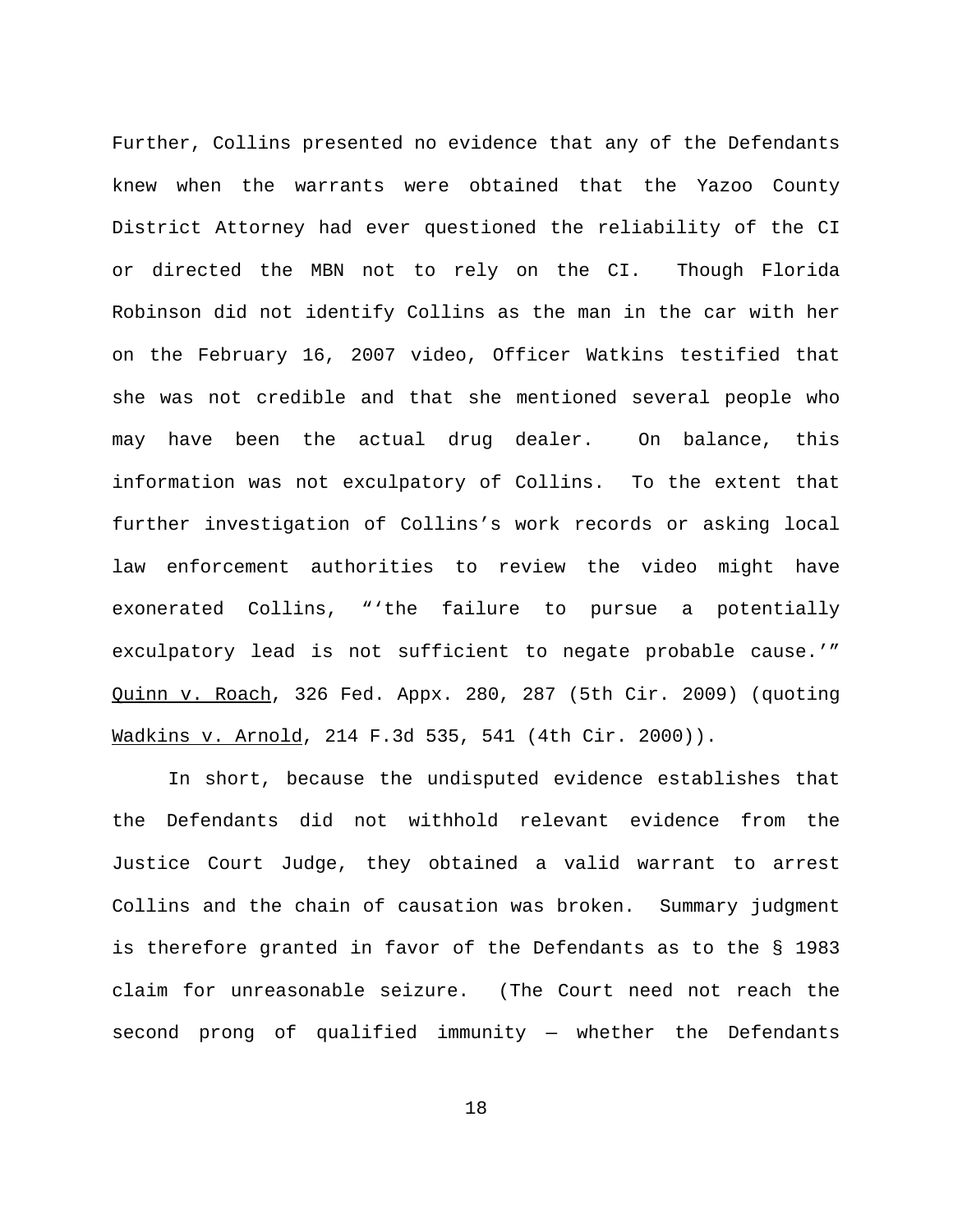violated a clearly established right — because there was no constitutional violation.)

d. *Section 1983 Claim for Violation of Liberty Interest.*

Based on the same facts which form the basis for his unlawful seizure claim, Collins asserts claims under the Fourth, Fifth, Ninth, and Fourteenth amendments for violation of his "liberty interest." Collins has no Fifth Amendment claim against the MBN Defendants, who are State actors, because the Fifth Amendment applies only to federal actors. Morin v. Caire, 77 F.3d 116, 120 (5th Cir. 1994) (citing Richard v. Hinson, 70 F.3d 415, 416 (5th Cir. 1995)) (dismissing § 1983 claim for Fifth Amendment violation against city police officers premised on arrest without probable cause). Likewise, Collins's claim premised on the Ninth Amendment must fail because that Amendment does not specify any substantive constitutional rights and therefore cannot form the basis for a § 1983 claim. Canton Branch of NAACP v. Runnels, 617 F.Supp. 607, 609 n.3 (S.D. Miss. 1985).

To the extent that Collins's brings his liberty interest claim under the Fourteenth Amendment, it derives from his alleged arrest and detention without probable cause and is therefore more properly considered under the specific Constitutional protections of the Fourth Amendment. Reynolds v. New Orleans City, 272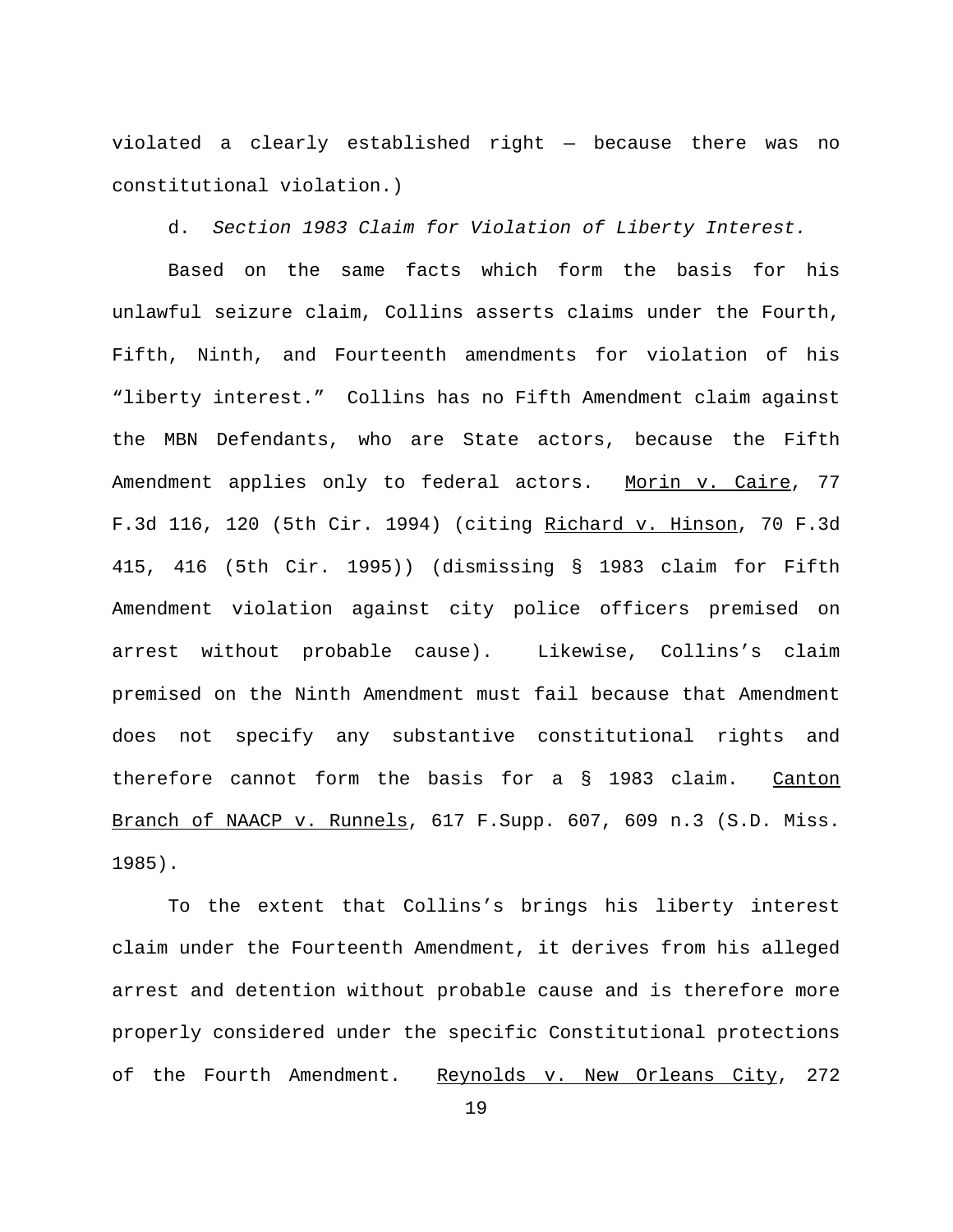Fed.Appx. 331, 338 (5th Cir. 2008) (dismissing claims for arrest without probable cause premised on Fourteenth Amendment due process) (citing Albright v. Oliver, 510 U.S. 266, 273 (1994), other citations omitted). To the extent that Collins asserts a due process claim for defamation against the Defendants because Collins was suspended from his job after being arrested, Collins cannot state a claim because he has not shown that his arrest was "false." Lyle v. Dedeaux, 39 F.3d 320 (5th Cir. 1994) (affirming summary judgment for defendant police officers against § 1983 defamation claim because plaintiff could not show "falsity" of any statement by the Defendants based on arrest for items lawfully seized from plaintiff). Instead, as discussed above, the Court finds that Collins was arrested pursuant to a validly obtained warrant and his arrest was therefore lawful. Accordingly, summary judgment is granted for the Defendants as to Collins's claim for violation of his "liberty interest."

e. *Section 1983 Claim for Violation of Right to Privacy*.

Collins also asserts a claim under the Fourth, Ninth, and Fourteenth Amendments because the alleged false arrest violated his right to privacy. To the extent that Collins's right to privacy claim is based upon an implicit allegation that the Defendants disclosed the fact of his arrest (Collins does not make such an allegation but does note that his arrest was the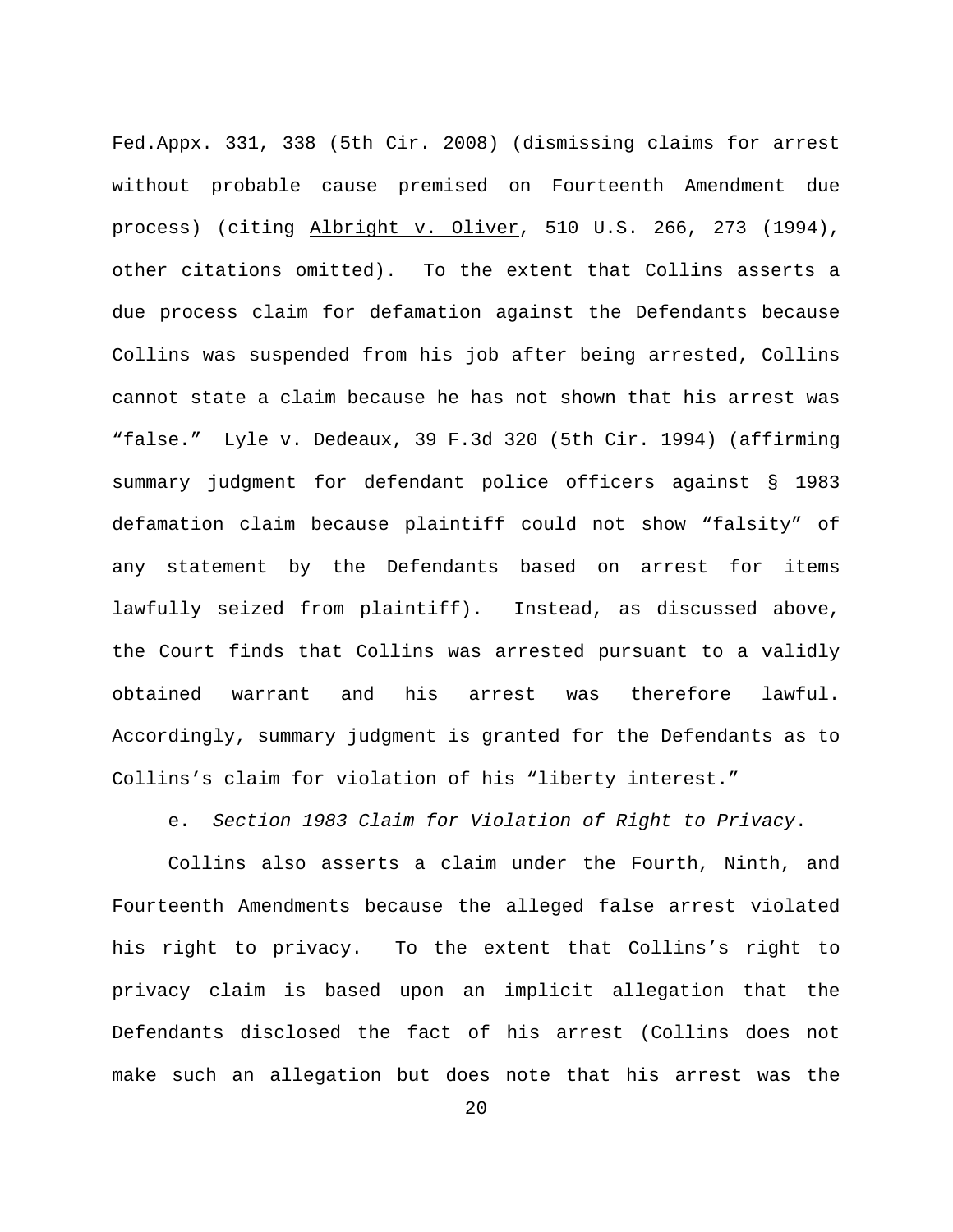subject of newspaper articles), Collins has no right to privacy regarding his arrest record or the police reports surrounding his arrest. Nilson v. Layton City, 45 F.3d 369, 372 (10th Cir. 1995) (citing Paul v. Davis, 424 U.S. 693 (1976) and Scheetz v. The Morning Call, Inc., 946 F.2d 202, 207 (3d Cir. 1991)). To the extent Collins's claim for deprivation of the right to privacy is based solely on the absence of probable cause to arrest him, that claim is dismissed for the reasons discussed above. Collins also cites the Ninth Amendment in alleging his right to privacy claim but, again, that Amendment does not specify any substantive constitutional rights and therefore cannot form the basis for a § 1983 claim, whether for violation of the right to privacy or for something else. Canton Branch of NAACP, 617 F.Supp. at 609 n.3. In short, summary judgment is granted for the Defendants as to Collins's constitutional claims for violation of his right to privacy.

f. *Section 1983 Claim for Failure to Train and Supervise.* 

Collins also asserts a failure to train and supervise claim against Defendant Fisher, the Director of the MBN, who was not personally involved in any of the events surrounding Collins's arrest. A supervisor, like Defendant Fisher, is not liable for the unconstitutional acts of his subordinates on a theory of vicarious liability. Thompkins v. Belt, 828 F.2d 298, 303 (5th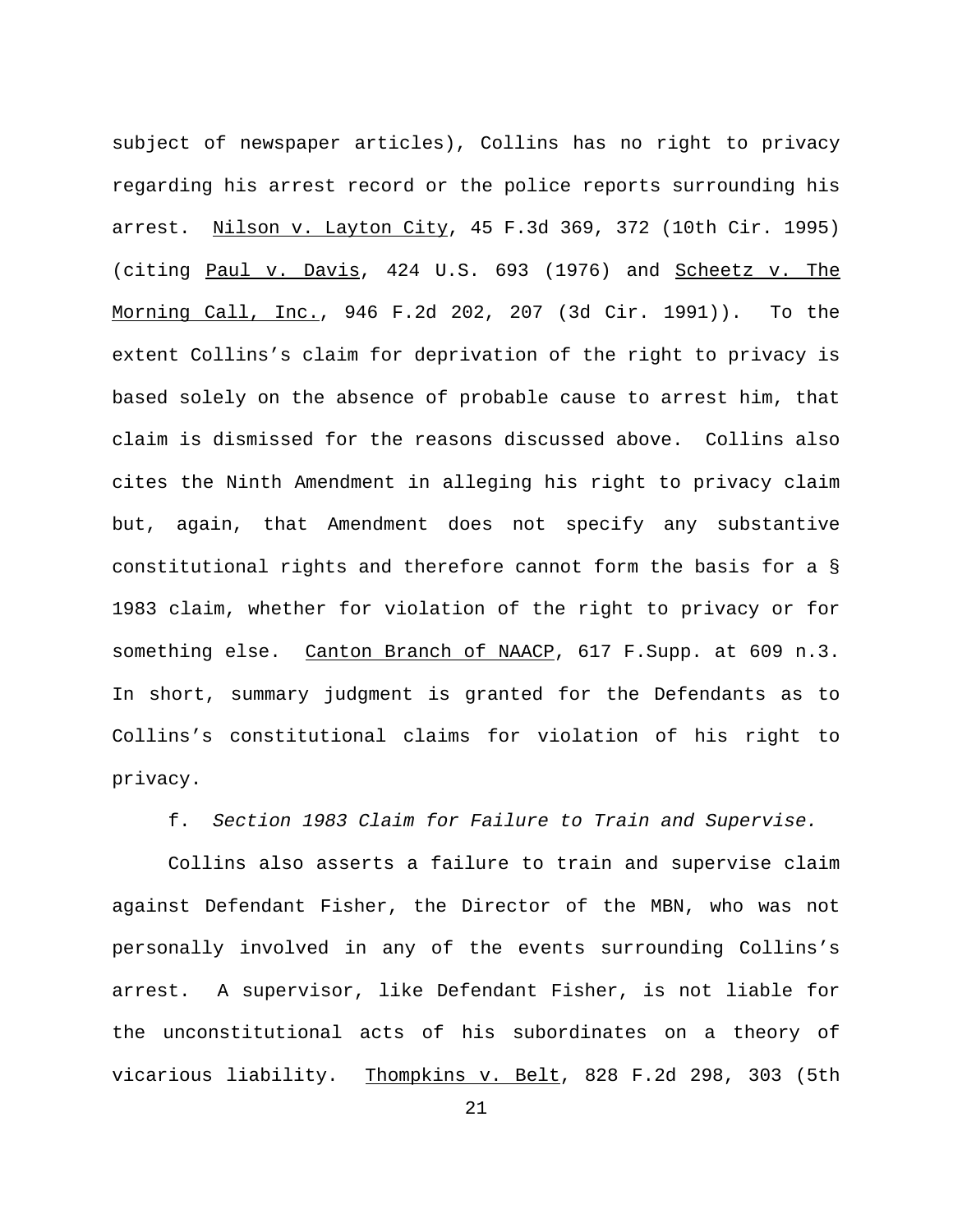Cir. 1987). Instead, a supervisor who is not personally involved in the alleged constitutional violation may be liable only if there is a "sufficient causal connection between the supervisor's wrongful act and the constitutional violation." Id. at 304. That causal connection exists "even without overt personal participation if supervisory officials implement a policy so deficient that the policy itself is a repudiation of constitutional rights and is the moving force of the constitutional violation." Id. "Usually, a failure to supervise gives rise to 1983 liability only when there is a history of widespread abuse" such that "knowledge may be imputed to the supervisory official who can be found to have caused the violation by the failure to prevent it." Dilworth v. Box, 53 F.3d 1281 (5th Cir. 1995) (citing Bowen v. Watkins, 669 F.2d 979, 988 (5th Cir. 1982)). As discussed above, the Court holds that Defendants Watkins, Pope, and Reynolds did not violate the Constitution in their arrest of Collins and thus Collins cannot maintain a failure to supervise claim against Fisher based on that arrest. But even if that were not the case, Collins has neither alleged facts nor presented evidence to suggest that there is any causal connection between Director Fisher and the would-be violation, much less any widespread history of abuse at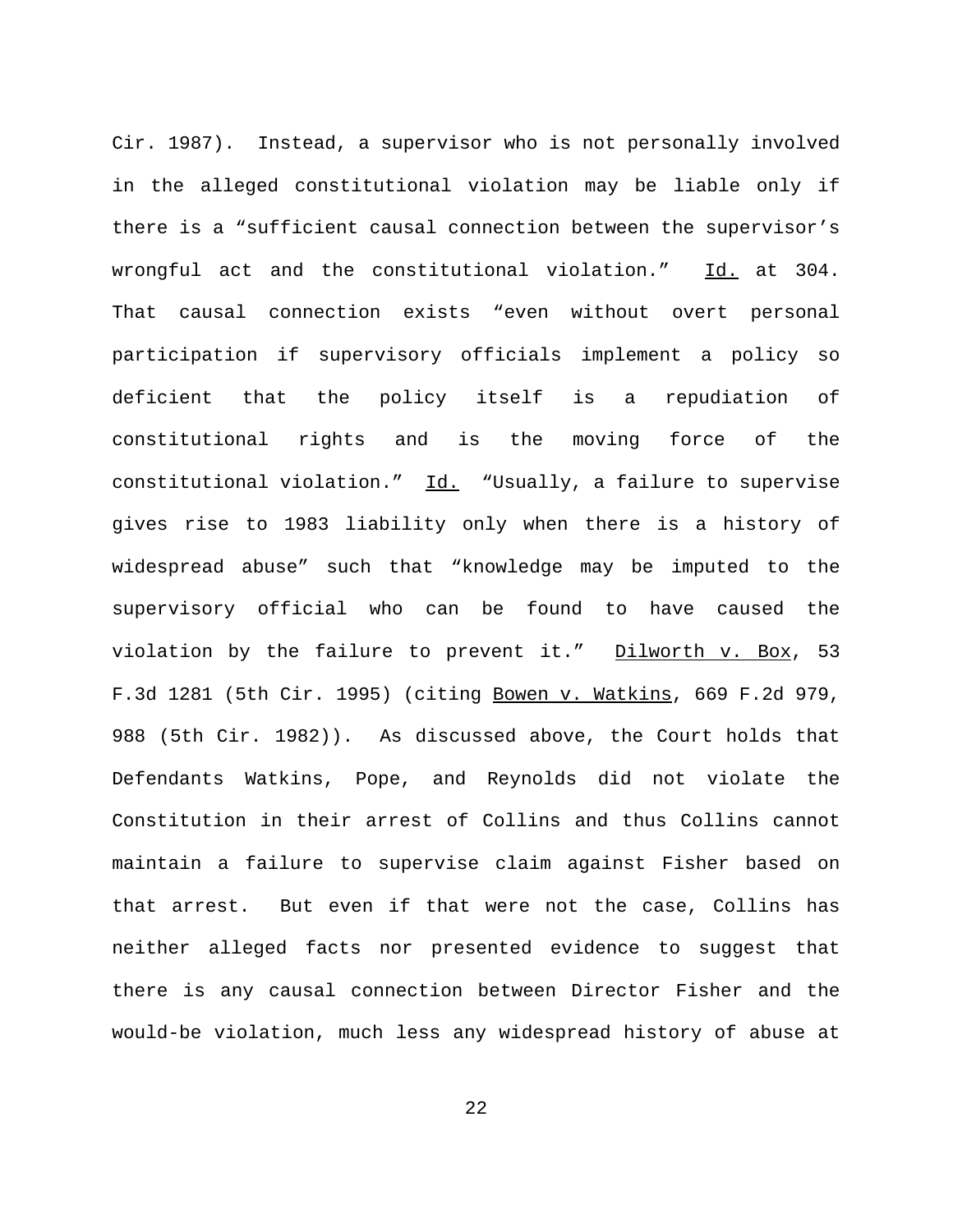MBN. Accordingly, the Court grants summary judgment for Defendant Fisher as to all claims against him.

### 2. *State Law Claims*.

Collins asserts claims under Mississippi state law against the Defendants for false arrest, false imprisonment, intentional infliction of emotional distress, and for violation of several articles of the Mississippi Constitution of 1890. The Defendants assert that they are entitled to immunity as to all of these claims under the Mississippi Tort Claims Act ("MTCA") because they acted within the scope of their duties in arresting Collins. The MTCA provides that:

> (1) a governmental entity and its employees acting within the course and scope of their employment or duties shall not be liable for any claim ...

> > (c) Arising out of any act or omission of an employee of a governmental entity engaged in the performance or execution of duties or activities relating to police or fire protection unless the employee acted in reckless disregard of the safety and well-being of any person not engaged in criminal activity at the time of injury....

Miss Code. Ann. § 11-46-9. Collins counters that the Defendants acted with "reckless disregard" and thus are not immune under the MTCA. "'Reckless disregard'" has been described by the Mississippi Supreme Court as a 'higher standard than gross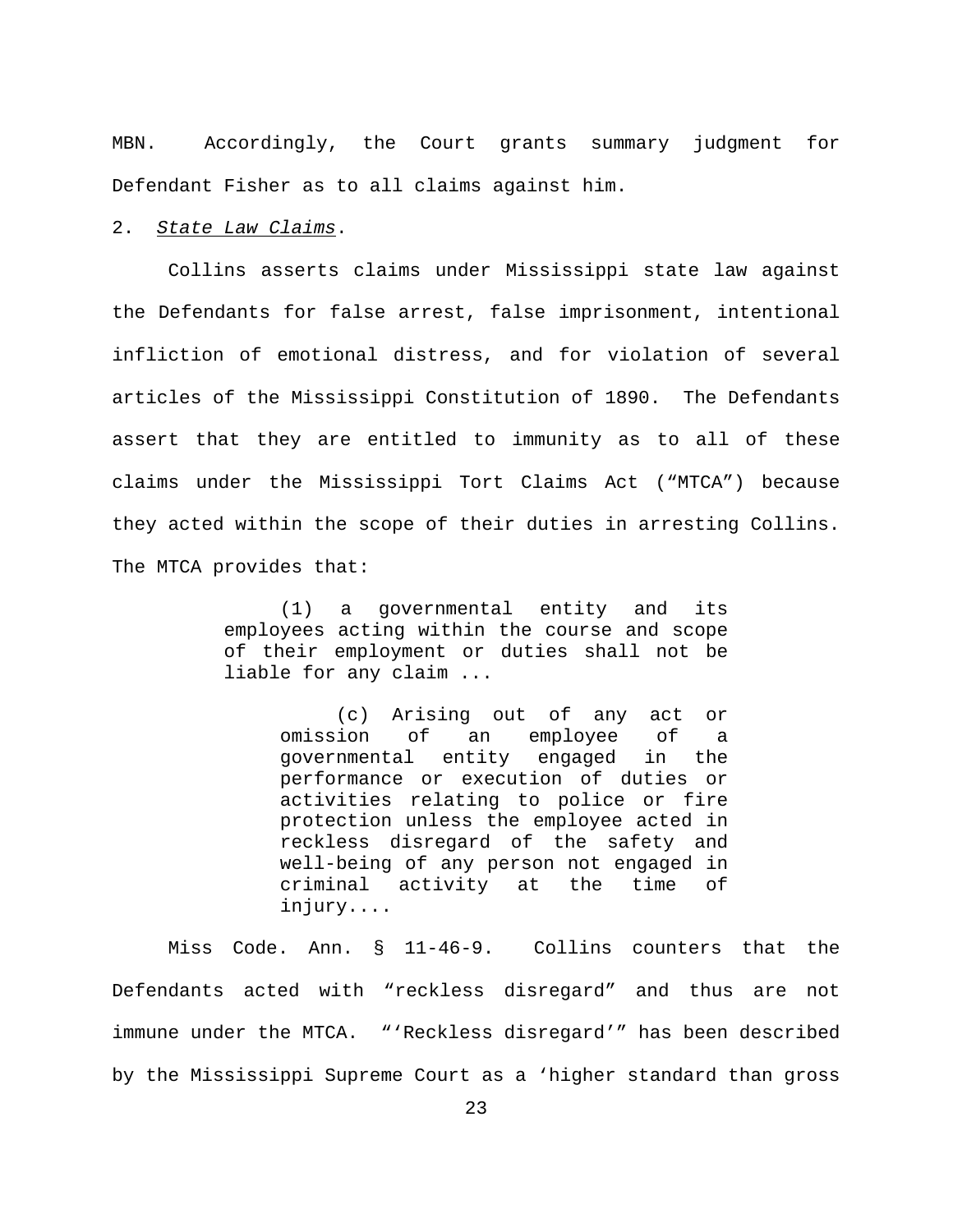negligence [that] embraces willful or wanton conduct which requires knowingly and intentionally doing a thing or wrongful act.'" City of Jackson v. Powell, 917 So.2d 59, 71 (Miss. 2005) (quoting Collins v. Tallahatchie County, 876 So.2d 284, 287 (Miss. 2004)). In other words, police officers are immune for merely negligent acts. Turner v. Ruleville, 735 So.2d 226, 229 (Miss. 1999) ("In the context of the statute, reckless must connote wanton or willful because immunity lies for negligence.").

Based on the undisputed facts developed at the evidentiary hearing, the Court holds that the Defendants were at most negligent in their arrest of Collins and thus that they are entitled to immunity under the MTCA. In his summary judgment papers and at the evidentiary hearing, Collins proposed numerous avenues of investigation that might have alerted the Defendants to the fact that Collins was not the man on the videos selling crack cocaine to the CI. However, as discussed more fully above in the discussion of Collins's federal claims, Collins has submitted no evidence that any of the Defendants ignored information that they knew to be exculpatory of Collins before they arrested him.

Indeed, there is conflicting evidence about whether Collins actually was the man on the videos. Collins maintains that he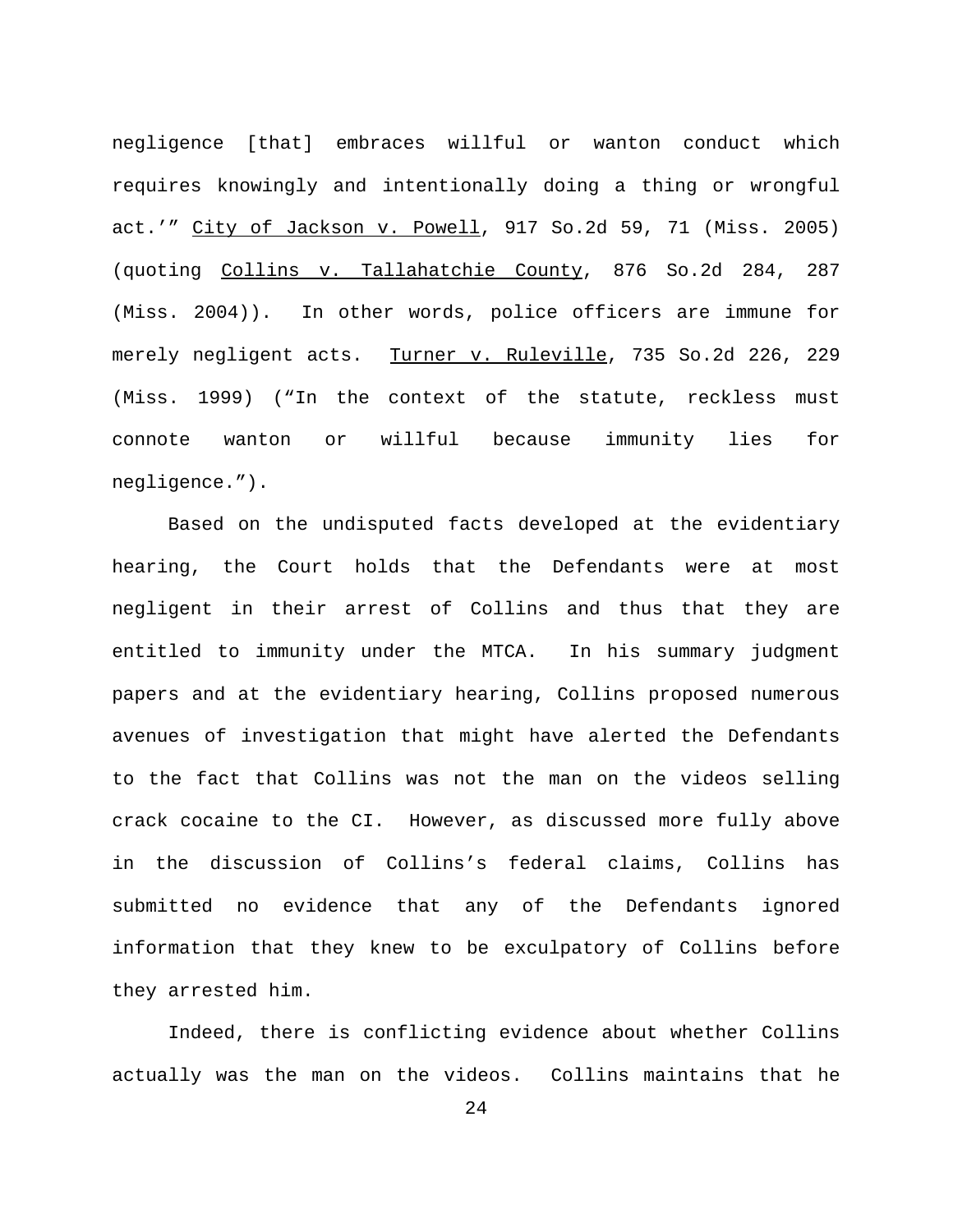was not but Defendants Watkins, Pope, and Reynolds each testified that he still believes that Collins was the man on the videos. Indeed, no one else has been indicted for the February 16, 2007 drug sales. In short, there is at least a disputed fact about whether the Defendants arrested the right man. But even if it were true beyond doubt that Collins was *not* the man on the videos, the Defendants were at most negligent in their arrest of Collins. They did not act with reckless disregard. $4$ 

Though not cited by either party, the facts here are similar to those in City of Greenville v. Jones, 925 So.2d 106 (Miss. 2006) and Mitchell v. City of Jackson, 481 F.Supp.2d 586 (S.D. Miss. 2006), in both of which defendant police officers were held to be immune under the MTCA despite their arrest of individuals who were ultimately not indicted for the crime for which they were arrested. In Jones, officers of the Greenville Police Department obtained a warrant pursuant to which they arrested the plaintiff, Jones, for falsely reporting that explosives had been placed in the Police Department and at the local high school. Jones was identified by tracing the cellular phone number that had made the calls reporting the explosives. Upon investigation, it was revealed that someone at the cellular telephone company

<sup>&</sup>lt;sup>4</sup>It should be noted that the Court is not finding that the Defendants were negligent.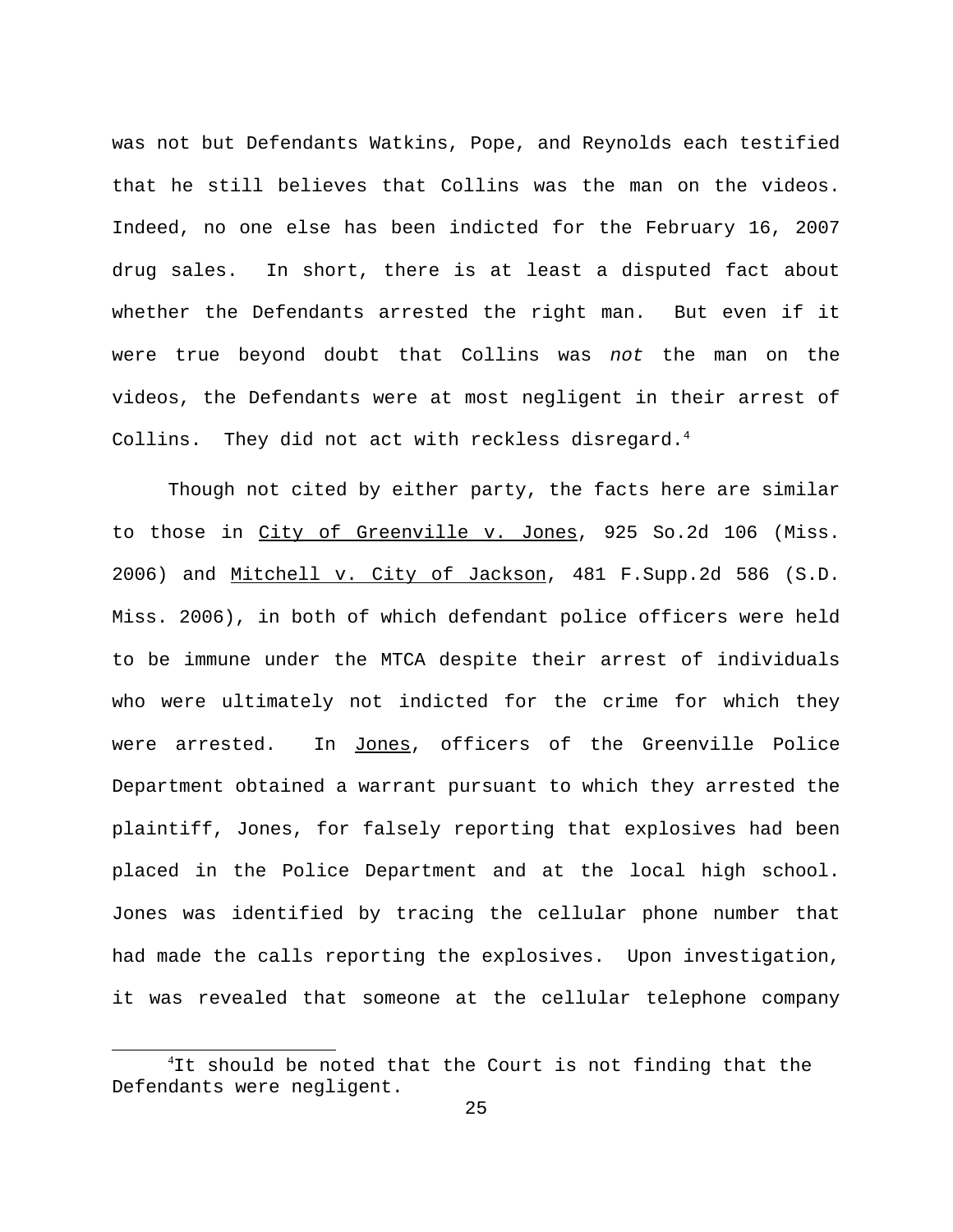had transposed the number given to him by the investigating officer and thus the offending calls did not come from Jones's telephone number. Jones argued that the defendants had acted with reckless disregard because they did not notice that the telephone log they received listed Jones's correct number (which was not the number that made the calls reporting the explosives) on most, but not all, of its pages. Jones further argued that the officers had acted with reckless disregard by failing to investigate several avenues which would have revealed that Jones did not place the offending calls. The Mississippi Supreme Court reversed the trial court's finding that the Greenville Police Department had acted with reckless disregard because, in its view, the officers had merely been negligent. Jones, 925 So.2d at 121.

Similarly, in Mitchell, officers of the Jackson Police Department arrested Mitchell and another man, Weghorst, pursuant to a warrant for the murder of a third man, Williams, but the men were ultimately released without being charged with the murder. Williams, Mitchell, and Weghorst had been out at a bar together when they had decided to go to another bar; Williams drove Mitchell's car because Mitchell was too intoxicated to drive and Mitchell rode with Weghorst. Id. With Williams at the wheel, Mitchell's car apparently was then set on fire using some type of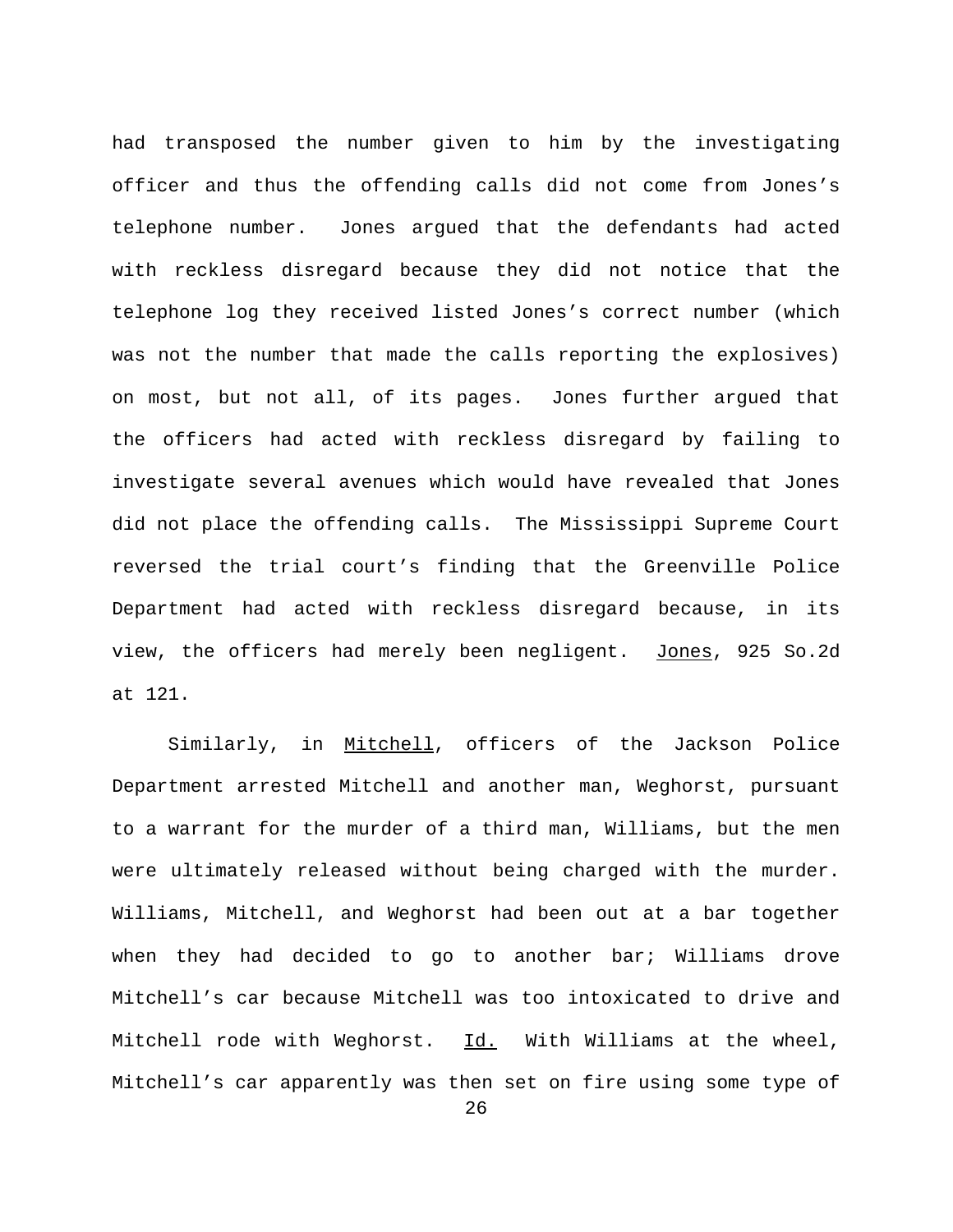accelerant and Williams died as a result of his burns. Mitchell, 481 F.Supp.2d at 578. When the police arrived at the scene of the burning vehicle, Mitchell and Weghorst were present and an arson dog alerted to both of them for an accelerant. Id. Officers then interviewed a neighbor who had reported the burning car and she told Police that she had seen two men standing over the vehicle about 1.5 hours before she reported the car on fire and that Mitchell looked "just like the guy" she had seen. Id. Based on this information, the officers obtained warrants for the arrest of both Mitchell and Weghorst.

In their suit against the City of Jackson, Mitchell and Weghorst contended that the Police Department should have conducted a more thorough investigation by interviewing alibi witnesses who would have revealed that Mitchell and Weghorst were at a bar when the fire started; by conducting a chemical analysis of their clothing which would have revealed that there were no accelerants present; and by interviewing the neighbor witness more fully which would have revealed that she was not reliable. Id. at 590-91. The Mississippi Supreme Court disagreed and held that the defendants had not acted with reckless disregard because even though reasonably prudent officers might differ over whether there had been probable cause to arrest Mitchell and Weghorst, "the seemingly trustworthy information reasonably available to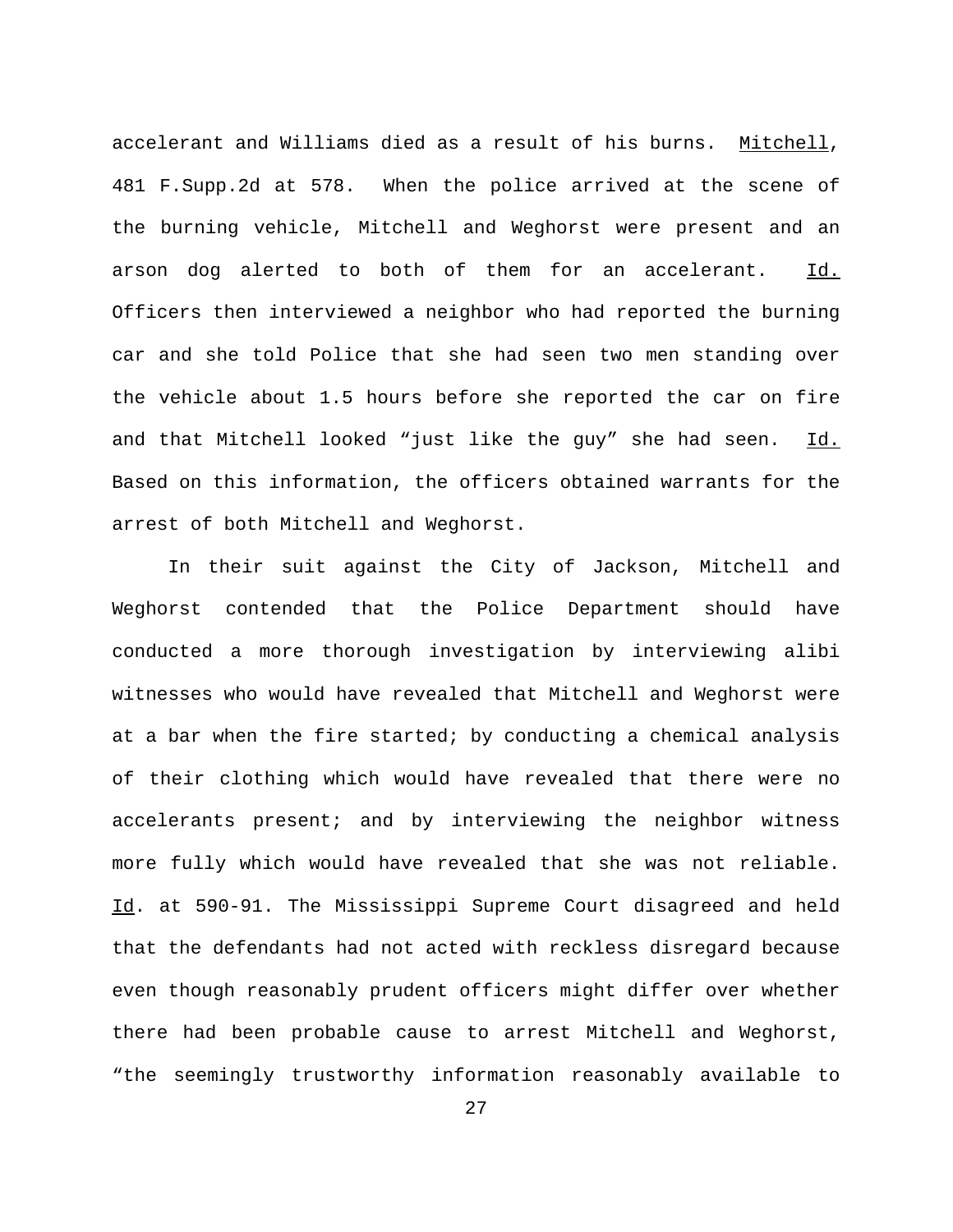them at the time of the arrest would have warranted a prudent man in believing that these plaintiffs had committed the murder." Id. at 591. Cf. Foster v. Noel, 715 So.2d 174 (Miss. 1998) (holding defendant police officers had acted with reckless disregard where they arrested female for shoplifting after seemingly ignoring store manager's account that he had seen two men steal the merchandise). Likewise, the Defendants here are immune under the MTCA as to the State law claims against them because they did not act with reckless disregard. Summary judgment is granted for the Defendants as to the State law claims.

## **IV. Conclusion and Order**

For the foregoing reasons, **IT IS HEREBY ORDERED** that the Defendants' Motion for Summary Judgment [docket entry no. 27] is **GRANTED**.

**IT IS FURTHER ORDERED** that the Defendants' Motion to Dismiss [docket entry no. 29] is **MOOT**.

**IT IS FURTHER ORDERED** that Plaintiff's Motion to Strike [docket entry no. 40] is **DENIED**.

**IT IS FURTHER ORDERED** that the Defendants' oral objection to Plaintiff's Submission of an Expert Affidavit with its summary judgment papers is **OVERRULED**.

**IT IS FURTHER ORDERED** that Plaintiff's Petition to Disclose a Grand Jury Matter [docket entry no. 46] is **MOOT.**